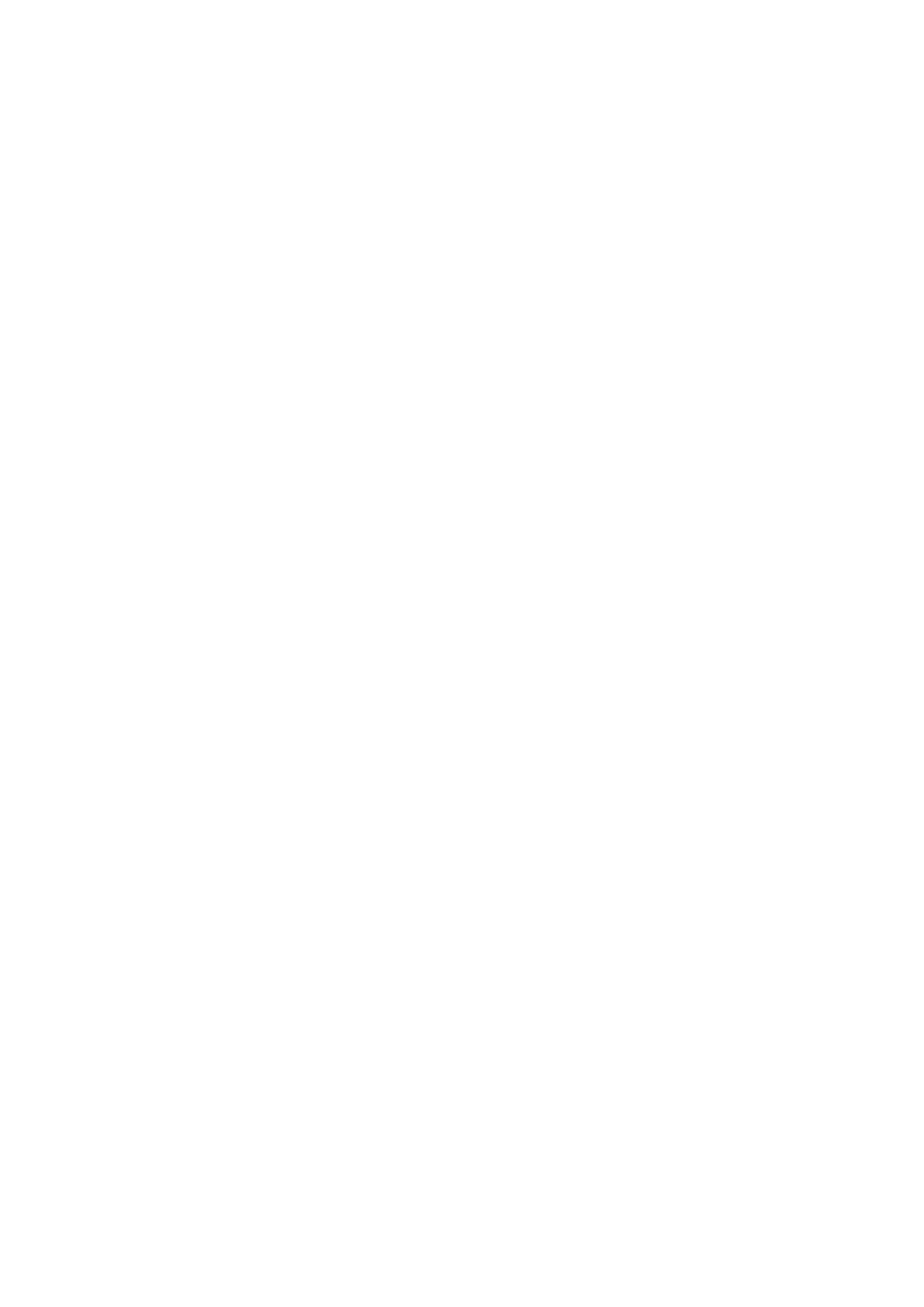"The right to adequate housing applies to everyone. Individuals, as well as families, are entitled to adequate housing regardless of age, economic status, group or other affiliation or status and any such factors. In other words, there should be no discrimination in the provision of adequate housing" UN Committee on Economic, Social and Cultural Rights

### Table of Contents

|              | Foreword                                                                                                                        | Page 5  |
|--------------|---------------------------------------------------------------------------------------------------------------------------------|---------|
| $\mathbf{2}$ | Background to the Traveller Community<br><b>Galway City and County</b>                                                          | Page 7  |
| 3            | Background to the #Traveller Homes Now<br>Campaign and the first Galway Traveller<br><b>Accommodation Inquiry</b>               | Page 8  |
| 4            | The Right to Accommodation /Housing<br>the National and International Context                                                   | Page 10 |
| 5            | Results from the Traveller Peer led Survey<br>investigating the conditions on Galway city<br>and county halting sites and group |         |
|              | housing schemes                                                                                                                 | Page 15 |
|              | Conclusion                                                                                                                      | Page 37 |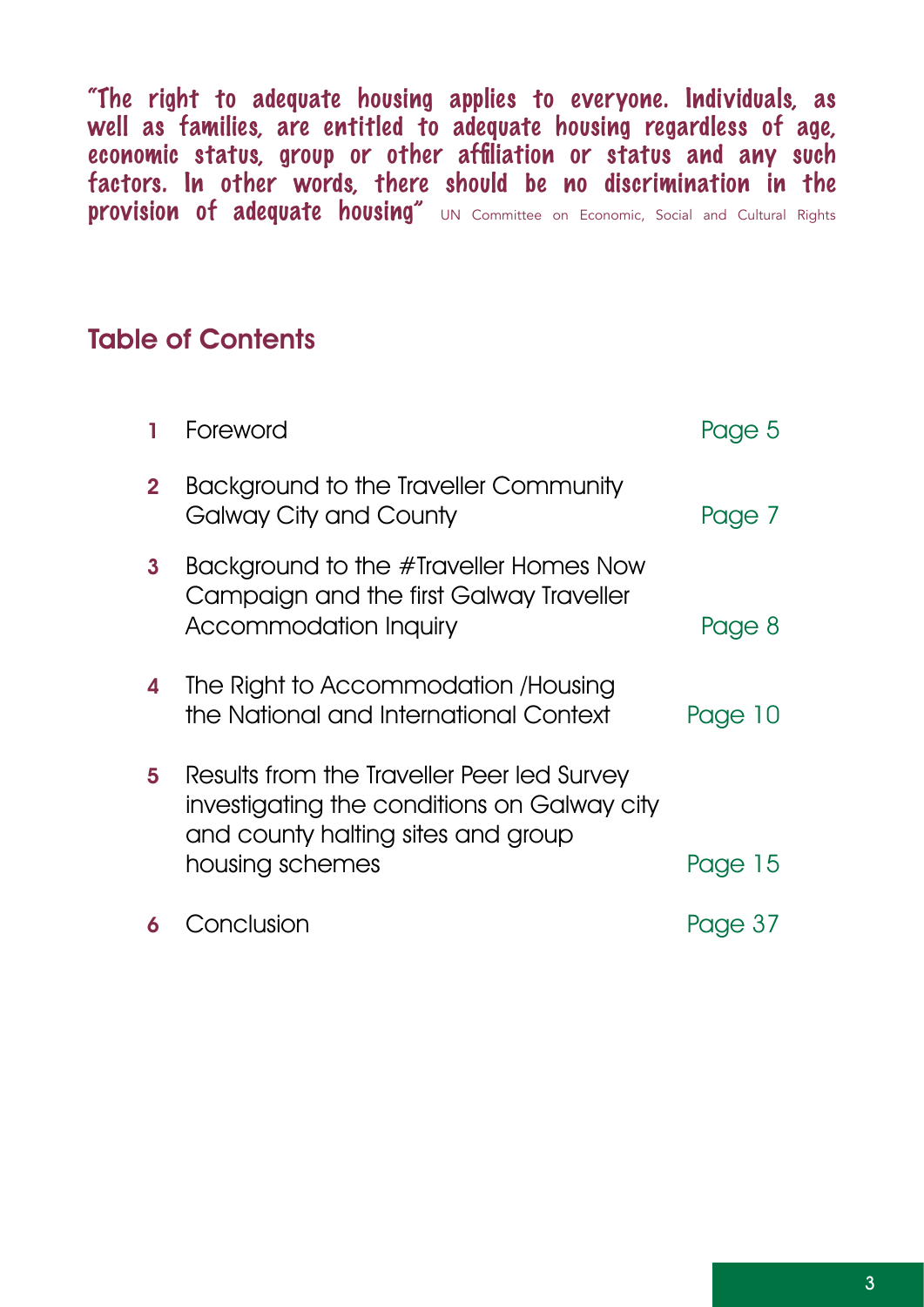# TRAVELLERHOMESNOW CAMPAIGN Galway Traveller Movemen

G



"This reality – this lived hell - is having detrimental impacts on our health and wellbeing and on the rights of our children to thrive as equals. These substandard living conditions are a violation of our right to an adequate standard of living and to our internationally and nationally recognised right to culturally appropriate accommodation"

Angela Delaney, Carrowbrowne Resident

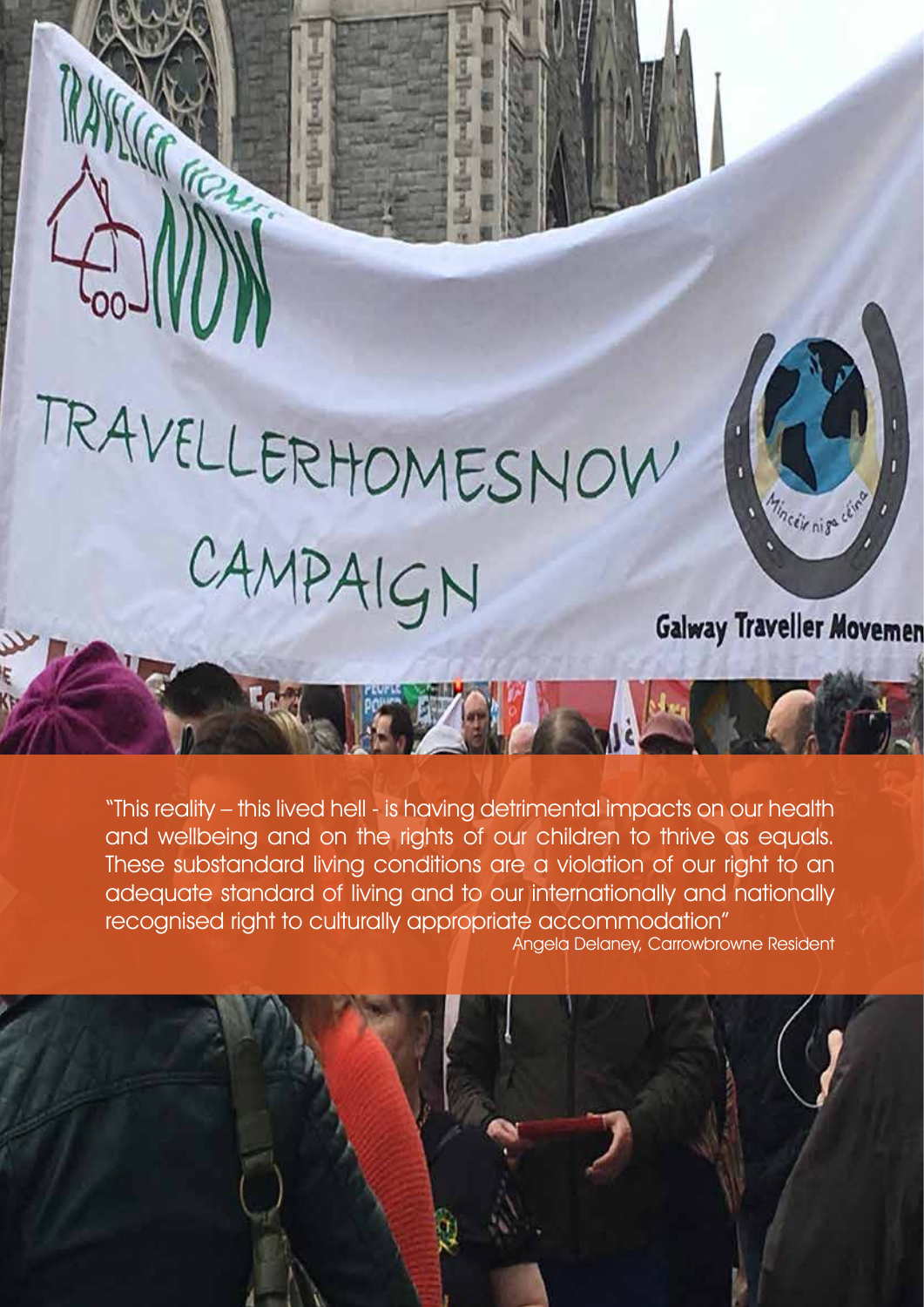# Foreword

## The Traveller Community response to the lived reality of sub-standard, unsafe and unhealthy accommodation

#TravellerHomesNow is a resilient response to over 18 years of prevarication, failed targets and tokenistic interaction with the Traveller Community that has defined Local Authority Traveller Accommodation Planning.

### Traveller Community Statement

"This reality – this lived hell - is having detrimental impacts on our health and wellbeing and on the rights of our children to thrive as equals. These substandard living conditions are a violation of our right to an adequate standard of living and to our internationally and nationally recognised right to culturally appropriate accommodation" Angela Delaney, Carrowbrowne Resident

### The Galway Traveller Community is saying that enough is enough

The campaign sets out a progress monitoring timetable with clear indicators to measure progress in accommodation provision, quality, and conditions up to November 2019. These indicators are linked to human rights standards, as set out by the UN Committee on Economic, Social and Cultural Rights and domestic policy and law.

What is absolutely foundational to any chance of change, however, is a complete over-haul of the Traveller Accommodation Planning system. Accommodation has to be delivered by a specialist agency, independent of the local authority and removed from the bias of local politics.

The Local Traveller Accommodation Consultative Committees (LTACC) as we know them are not working. Evidence shows that there is no overall political will to implement the provisions of the Housing (Traveller Accommodation) Act 1998.<sup>1</sup>

Substandard Traveller accommodation and homelessness are enormous problems for the Traveller community.

Irish Traveller Movement data shows that almost 7,000 Travellers - nearly one in four Travellers living in the country - were either sharing housing or bays or living on unauthorized halting sites in 2016. Census 2016 shows that the rate of Traveller homelessness is almost 13 times that of the general population. And yet, there is no alternative.

Here in Galway, we had scenes during the summer of 2017 where families were threatened with eviction from the Cul Trá site because of overcrowding. Yet, where were these families expected to go? There have been no new developments of Traveller culturally appropriate accommodation in the city or county in the last 15 years.

We are concerned that the consistent failure to provide culturally appropriate accommodation is an unwritten yet systemic way to settle members of the Traveller community into social housing.

If good quality permanent halting sites are not being provided, if there is no provision for the nomadic cultural rights of my community , if the halting sites that are in place are unsafe, unhealthy and inhumane to live in, Travellers may feel that the only choice they have, for the sake of their family and their children, is to accept a house.

<sup>1</sup>Finn, C. 2017 "The Provision of Traveller Accommodation and Traveller Participation in Local Government" Policy Brief, Department of Politics and Public Administration, University of Limerick.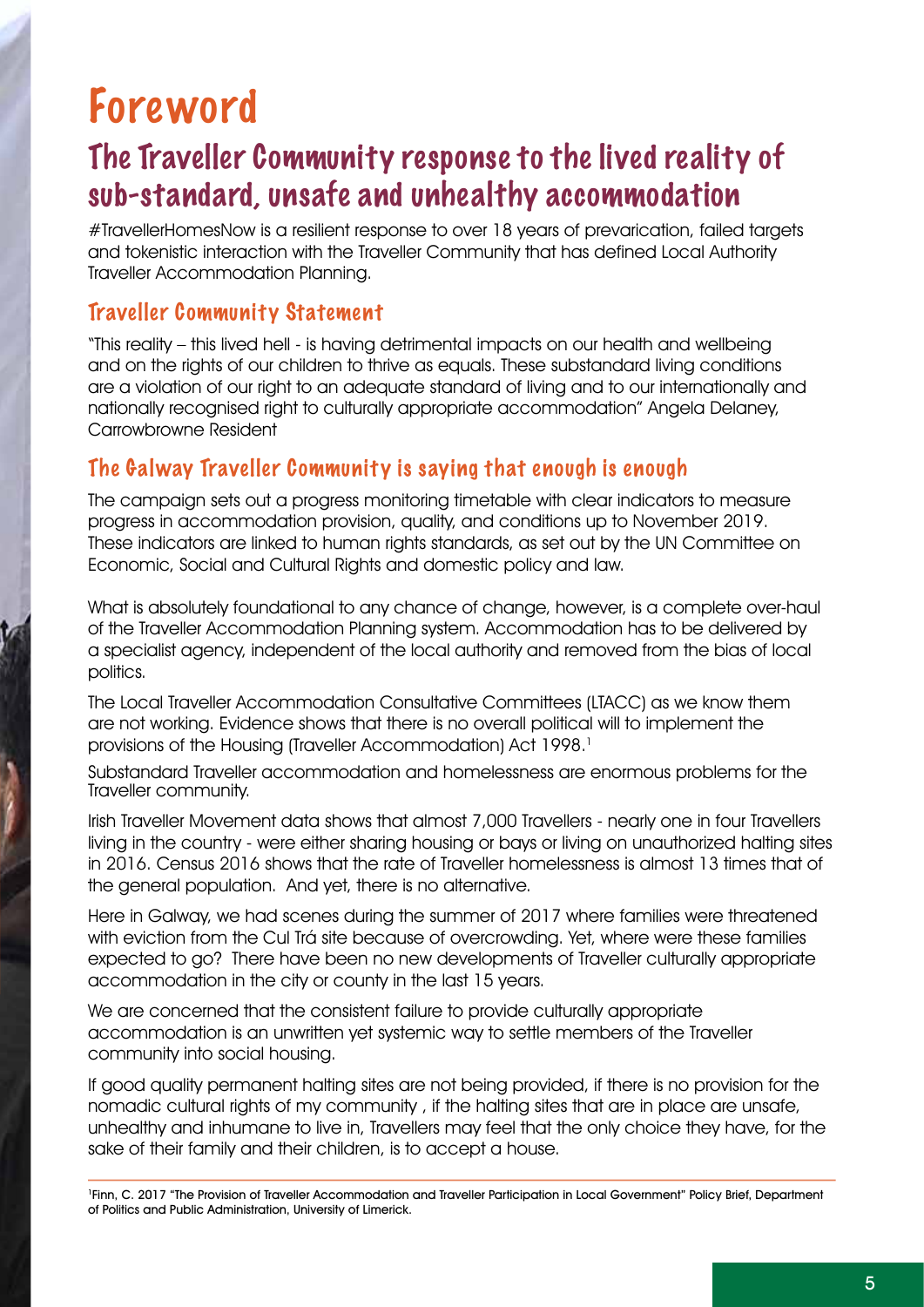It is important to stress that this is not culturally appropriate Traveller Accommodation Planning. This is planning that continues to promote structural inequality devoid of meaningful choices which show little respect for members of the Traveller community or cultural diversity. This approach to planning is being used to deny Traveller cultural identity and drive the narrative that Travellers want houses only. This is false and promotes an assimilationist approach to meeting the accommodation needs of my community.

Angela Delaney. Resident on the Temporary Halting Site, Carrowbrown, Headford Road.

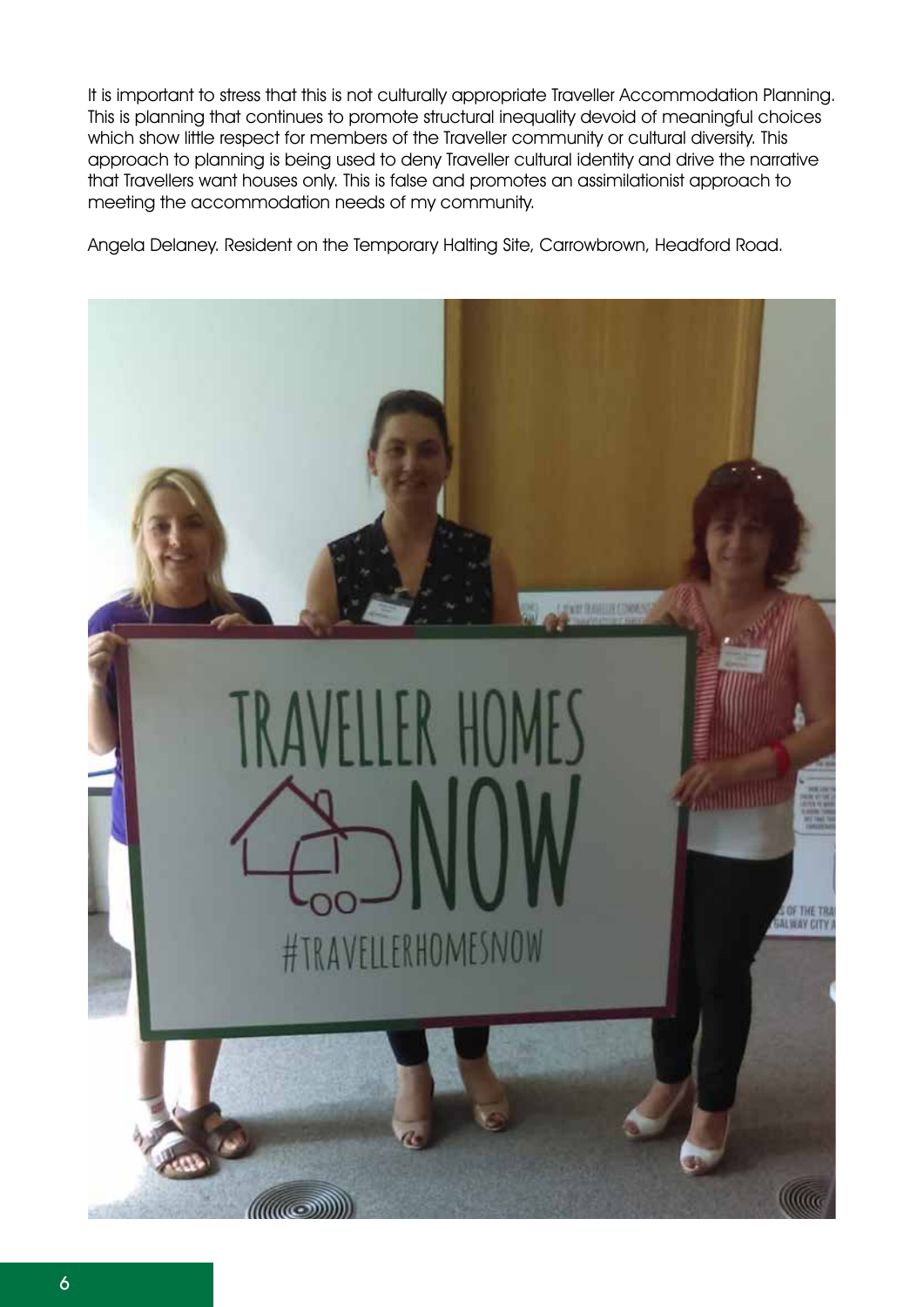# Background to the Traveller Community Galway City and County

### Quotes from Members of the Traveller community illustrating a dynamic, unique cultural identity.

"We are proud members of the Traveller community in Galway city and county. We know our culture with passion and with love" Kathleen Sweeney

"Our community has gone through very hard times. Going back to the Commission on Itinerancy of 1960, the Irish state has been trying hard to take our culture and identity away from us. We welcome the recognition of Traveller ethnicity after years of struggle. But it's still only a word from a mouth" Anne Marie McDonagh

"We know the terrible effects of racism and discrimination. We know what it feels like to be seen as outsiders in our own city, our own towns, our villages, our country. Right up to the highest levels of local and national government, those with the duty to recognise, protect and promote our human rights have failed to honour Travellers' basic right to a home. We are blamed for their failures. For many of us it is becoming harder to keep our hopes alive" Bridget Kelly

"All over Galway county and city, Travellers have been meeting and talking together in our halting sites, our kitchens, and our community halls. We have been sharing our hurt and our anger. We are becoming stronger in our courage and determination to speak out for our rights. In Loughrea, Ballinasloe, Athenry, Gort, Ballybane, Headford Rd, Doughiska and Westside, our Local Traveller Action Groups facilitated by Galway Traveller Movement have been organising for action." Anne Marie Roche

"Our purpose today is to share stories coming from the community so that Traveller voices are heard. We show the effects of discrimination in relation to Traveller accommodation. We highlight the unacceptable living conditions that many members of our community are forced to live in. We expose the violations of human rights perpetrated by local authorities and central government against our community, through their inaction as well as their actions." Joanna Corcoran

"Today we also honour the special knowledge and resistance of the Traveller community, and the strength we get from our culture. Whether we live in trailers or houses, we hold onto the precious knowledge of home we received from our parents, grandparents and extended families. We draw on this knowledge to keep our hopes for the future alive. As members of the Traveller community in Galway city and county, we take our place in the history of Travellers' fight for justice and equality". Kate Mongan

The Traveller Community are a recognised Irish minority ethnic group and have a long shared history. This recognition was formally conferred in March 2017 by a Fine Gael Led Government. While welcomed by members of the Traveller community in Galway it does not go far enough. The community in Galway believe that it is only a first step. Members of the Traveller community need stronger legal protection against racism, discrimination and hate crime.

Census 2016 has recorded that there are 2,647 members of the Traveller community living in Galway County and 1,598 members of the Traveller community living in Galway City. However the census figures are often underestimated.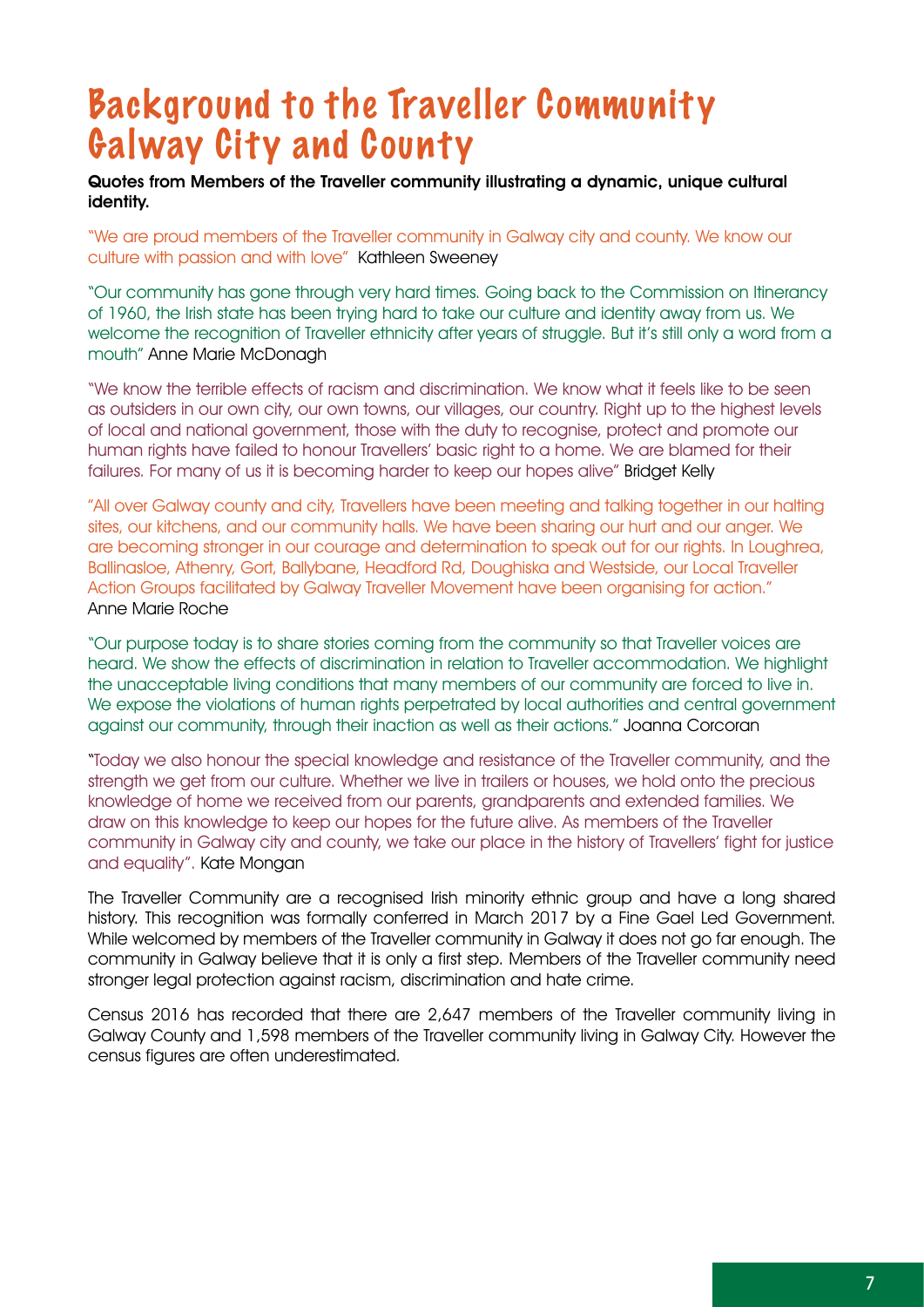# Background to the #Traveller Homes Now Campaign and the first Galway Traveller Accommodation Inquiry

The Galway Traveller Accommodation Inquiry: The Real Stories took place on November 20th, 2017. The focus of the inquiry was to have conversations about the meanings of 'home' for members of the Traveller community. On the one hand, it involved inquiring about the diverse effects of living in conditions of overcrowding, homelessness and the denial of culturally appropriate accommodation etc. The inquiry addressed how these conditions are enabled by, and further deepen, a wider social patchwork of structural inequality, including institutionalised racism. On the other hand, the inquiry engaged with these conditions as an assault upon and violation of precious meanings of home for the Traveller community. It explored community members' knowledge of home, the histories of this cultural knowledge, their skills and practices in holding onto this knowledge, and keeping it alive against all odds. Of particular importance is how this resistance is sustained by nomadic histories of home. As well as fully acknowledging the devastating effects of state actions and failures, it is hoped that the stories will facilitate other community members to move from apathy or despair into conditions for hope i.e. memories and thoughts which inspire pride, agency and community togetherness and action.<sup>2</sup>

The Travellers' stories may also contribute to empowering other people going through hard times in Ireland and other parts of the world, and to galvanising the support and solidarity of other individuals and civil society groups locally, nationally and internationally for the campaign demands.

### Campaign Goals

- Raising awareness of the rights violations and inequalities that the Traveller community experience in relation to their accommodation needs.
- **•** Demanding action on these inequalities through a set of demands developed collectively by the Traveller community in Galway city and county.

### Campaign Objectives

- Support Traveller leadership through community organising and activism in relation to Traveller accommodation issues.
- **•** Develop demands and set indicators and targets through participatory processes with the Traveller community.
- Complete action research with and by the Traveller community to document right violations including homelessness, sub standard accommodation and the denial of Traveller's cultural right to culturally appropriate accommodation.
- **Highlight Traveller accommodation issues including homelessness through narrative methods** where the community are resilient active agents rather than victims.
- Alliance building with civil society groups locally, nationally and internationally.
- Use of creative campaigning methods including multimedia, film, photography and social media.

The Accommodation Inquiry was also used as a vehicle to publically launch the Galway Traveller Accommodation Campaign - #TravellerHomesNow using the Participation and Practice of Rights'3 campaigning model. This model combines the practices of community work and human rights based approaches. With 18 years of failed targets members of the Traveller community wanted to show the violations of rights experienced by the community .The inquiry was a space where the Traveller community were the experts and they presented their experiences and a set of demands directed at the government. A panel of experts, including Traveller leaders, supported these demands. Narratives were collected using narrative practice and presented in a range of mediums; from testimonies, films and art. The issues and struggles which the community are facing were presented but also their stories of resistance and resilience were told with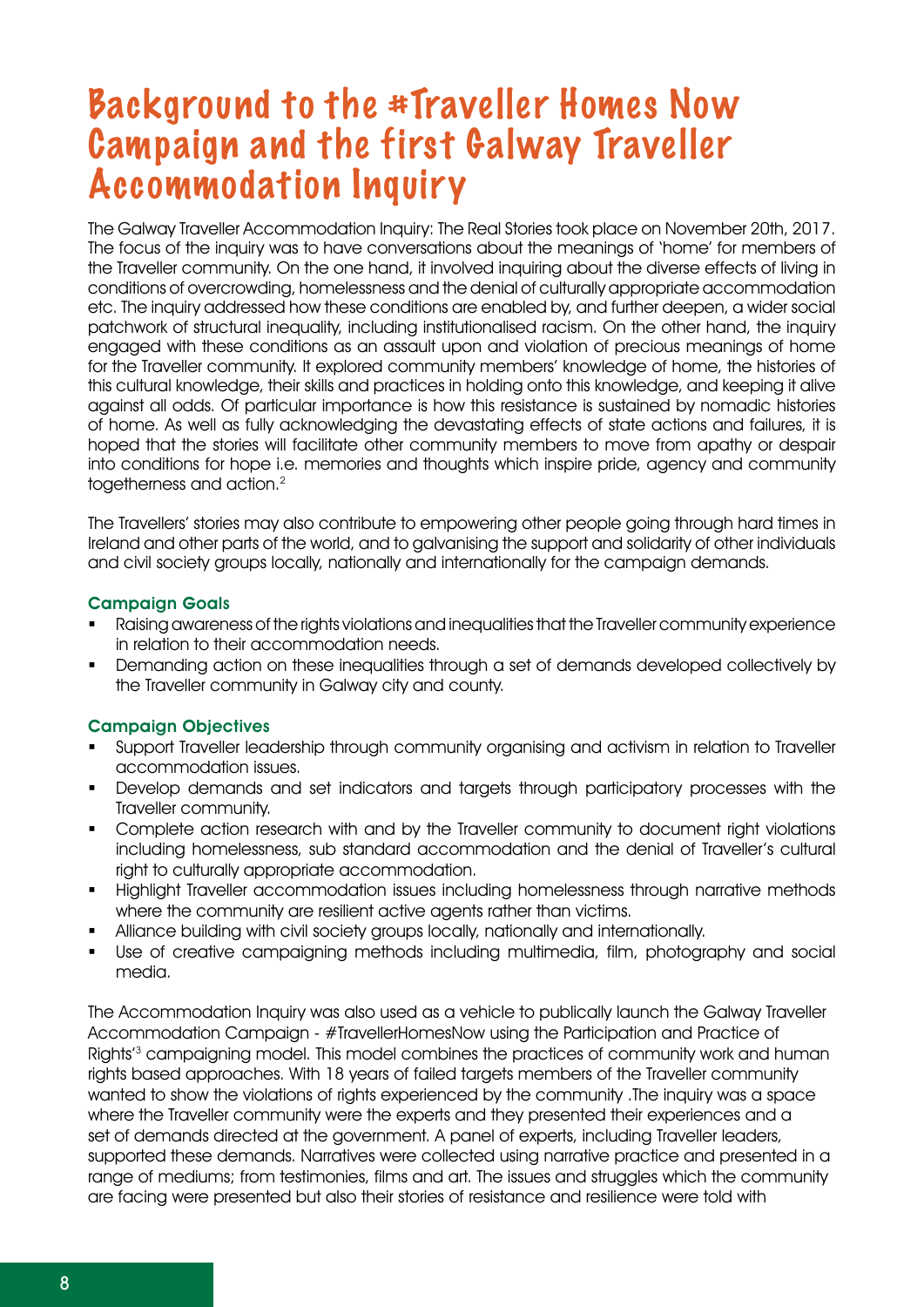passion. Galway Traveller Movement in association with National Traveller Women's Forum<sup>4</sup> worked alongside the Galway Traveller Community to seek redress and call for full equality for members of the Traveller community

### Background to Galway Traveller Movement

Galway Traveller Movement was set up as an independent organisation in 1994. It was established by Travellers and settled people in Galway with the ultimate aim to achieve equality and self-determination for the Traveller community in Galway city and county. GTM has advocated for improved conditions for Travellers in the areas of accommodation, health, education, enterprise and work, justice and rights for the past twenty four years.

#### Eliminating Structural Inequality

The Galway Traveller community and Galway Traveller Movement working in partnership are committed to campaigning for the elimination of structural inequality and demanding social change for the Traveller community. The embedding of human rights principles in community work practice is crucial to this process. A radical change in strategy is imperative for the realisation of Traveller rights. This strategy entails the convergence of community development practices with human rights based approaches. The Participation and the Practice of Rights group have used this strategy with success in Belfast and have strongly influenced the approach of Galway Traveller Movement's Realising Traveller Rights project.



2Siobhan Madden a Narrative practitioner worked with members of the Traveller community to gather their stories

<sup>3</sup>PPR Mission Statement- Participation and the Practice of Rights exists to facilitate and support the most marginalised groups to use a human rights based approach to change decision making relationships and improve the delivery of public services. https://www. pprproject.org.

4The National Traveller Women's Forum (NTWF) is the national network of Traveller women and Traveller women's organisations from throughout Ireland. The NTWF recognises the particular oppression of Traveller women in Irish society and are working to address this issue through the provision of opportunities to Traveller women to meet, share experiences, ideas and develop collective strategies and skills to work towards the enhancement of their position in society. Our ethnic status as members of the Traveller Community is the foundation on which all our work is built.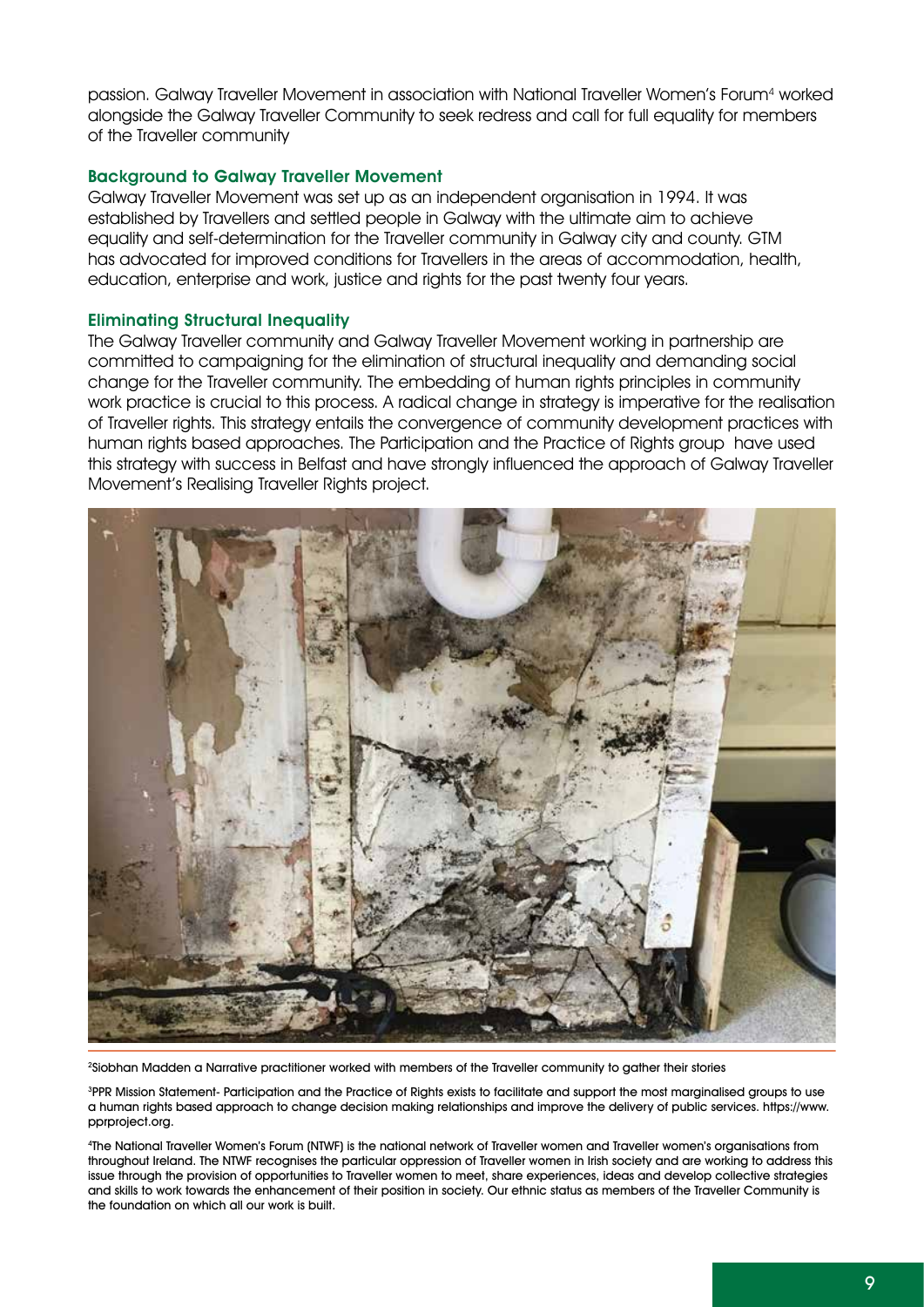# The Right to Accommodation /Housing the National and International Context

National Policy timeline

### Report of the Commission on Itinerancy 1963 (assimilation)

The first time that Traveller accommodation issues were raised by the Government. The Terms of Reference of the Commission sought to resolve 'the problem arising from the presence in the country of Itinerants in considerable numbers' by assimilating Travellers into the settled society. The recommendations from the Commission relied heavily on accommodating Travellers in standard local authority housing.

56 Traveller families were accommodated in standard housing in 1960 and this figure grew to 957 families by 1980 (DOELG). The Commission did recognise that where there were insufficient numbers of houses or where families would not accept houses that 'serviced' campsites would be provided with water, sanitation and electricity together with short-stay 'unserviced' sites for highly mobile families (Commission on Itinerancy, 1963). By 1980, 384 families were accommodated in temporary serviced and unserviced sites and there was no substantive change in the number of families living on the roadside.

### Report of the Travelling People Review Body 1983 – (Integration)

 The Report of the Travelling People Review Body argued against a policy of assimilation or 'absorption' of Travellers into the settled community and instead suggested the 'integration' of the two communities. However it did not recognise Travellers as an ethnic group but implies that Traveller differences are 'choices' rather than cultural traditions or the basis for collective rights and ignores the role of structural inequalities in Traveller accommodation issues (Norris and Winston 2004). The Report did recommend the building of Group Housing schemes to allow for extended families to live together and from 1981 – 1990, 233 Traveller families were accommodated in Group Housing Schemes. The numbers of families living on the roadside again did not significantly decrease in this period of time.

#### Report of the Task Force on the Travelling Community, 1995 (distinct identity)

The Task Force Report recognised that Travellers have a distinct identity that should be supported by public policy. The Report focused on issues such as discrimination, health, education, Traveller economy and accommodation. The Task Force Report recommended the provision of both standard housing and Traveller specific accommodation to include a network of transient sites to facilitate nomadism. The Report recommended the establishment of an National Traveller Accommodation Agency to oversee a national programme for Traveller accommodation but the government instead opted to legally oblige local authorities to draw up five year Traveller Accommodation Programmes (TAP)

#### Housing (Traveller Accommodation) Act 1998 (legal obligation)

The Housing (Traveller Accommodation) Act 1998 brought about legislative responsibility for local authorities to ensure that the accommodation needs of Travellers were being met within their administration area. The act, in summary, required local authorities to consult with Travellers and Traveller groups through the operation of Local Traveller Accommodation Consultative Committees (LTACCs). Additionally, the act allowed for public input into the preparation of any Traveller accommodation programmes (TAPs) and it stated the responsibility of local authorities to implement and amend any planning legislation when and where appropriate which took into consideration Traveller accommodation (Fahy, 2001).

### NTACC - The National Traveller Accommodation Consultative Committee (NTACC)

NTACC was established, on a statutory basis, under the Housing (Trsveller Accommodation) Act 1998. The terms of reference of the Committee are to advise the Minister in relation to: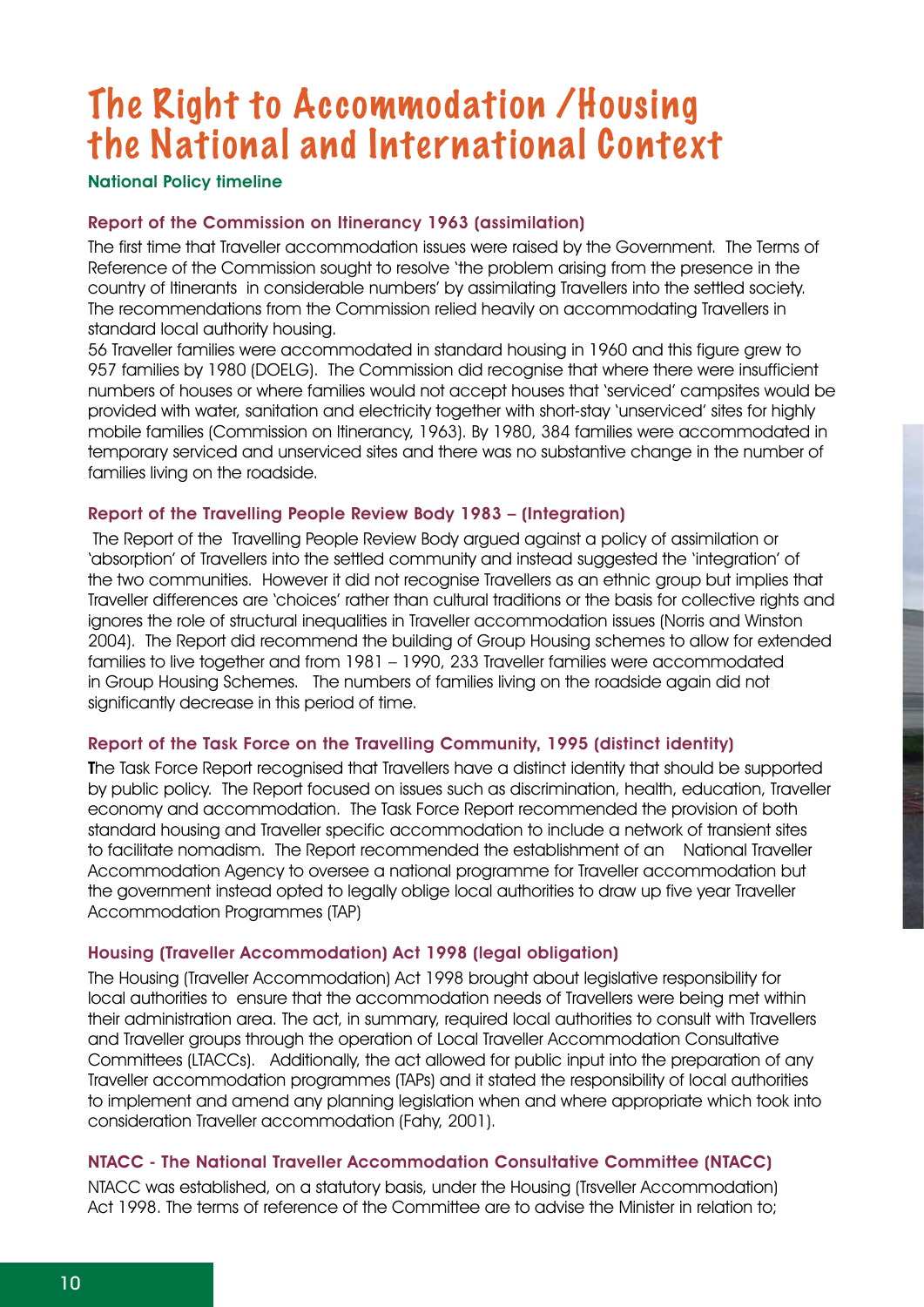any general matter concerning accommodation for Travellers; any matter referred to it by the Minister; the most appropriate measures for improving, at local level, consultation with, and participation of, Travellers in the provision and management of accommodation and general matters concerning the preparation, adequacy, implementation and co-operation of Traveller accommodation programmes.

### LTACC - The Local Traveller Accommodation Consultative Committees (LTACC)

Their main objectives, under the Housing Act, are to act as a consultative and advisory mechanism on Traveller accommodation provision and to develop Traveller Accommodation Programmes (TAPs) following on from the consultation process. The committees are required to advise on the best management of Traveller accommodation and also have adequate representation from both local authorities and the Traveller community on them. The Housing Act 1998 introduced a legal obligation for local authorities to establish five year TAPs to accelerate the provision of accommodation for Travellers in their local areas. To date there has been four Traveller Accommodation Programmes – TAP 2000-2004, TAP 2005-2008, TAP 2009-2013 and TAP 2014-2018.



#### International Human Rights Law and standards

The right to adequate housing is expressed and recognised in international human rights law. The Universal Declaration of Human Rights (1948) states that:

Everyone has the right to a standard of living adequate for the health and well-being of himself and of his family, including food, clothing, housing and medical care and necessary social services … . (Art. 25(1))

The right to adequate housing is also included in other major international human rights treaties, for instance, the International Covenant on Economic, Social, and Cultural Rights (1966). Countries which ratified this Covenant have the obligation to respect, protect and fulfil this right, as well as take steps, to the maximum of their available resources, to enable people to progressively realise it. This means that the government has to allocate as much of its budget as it can to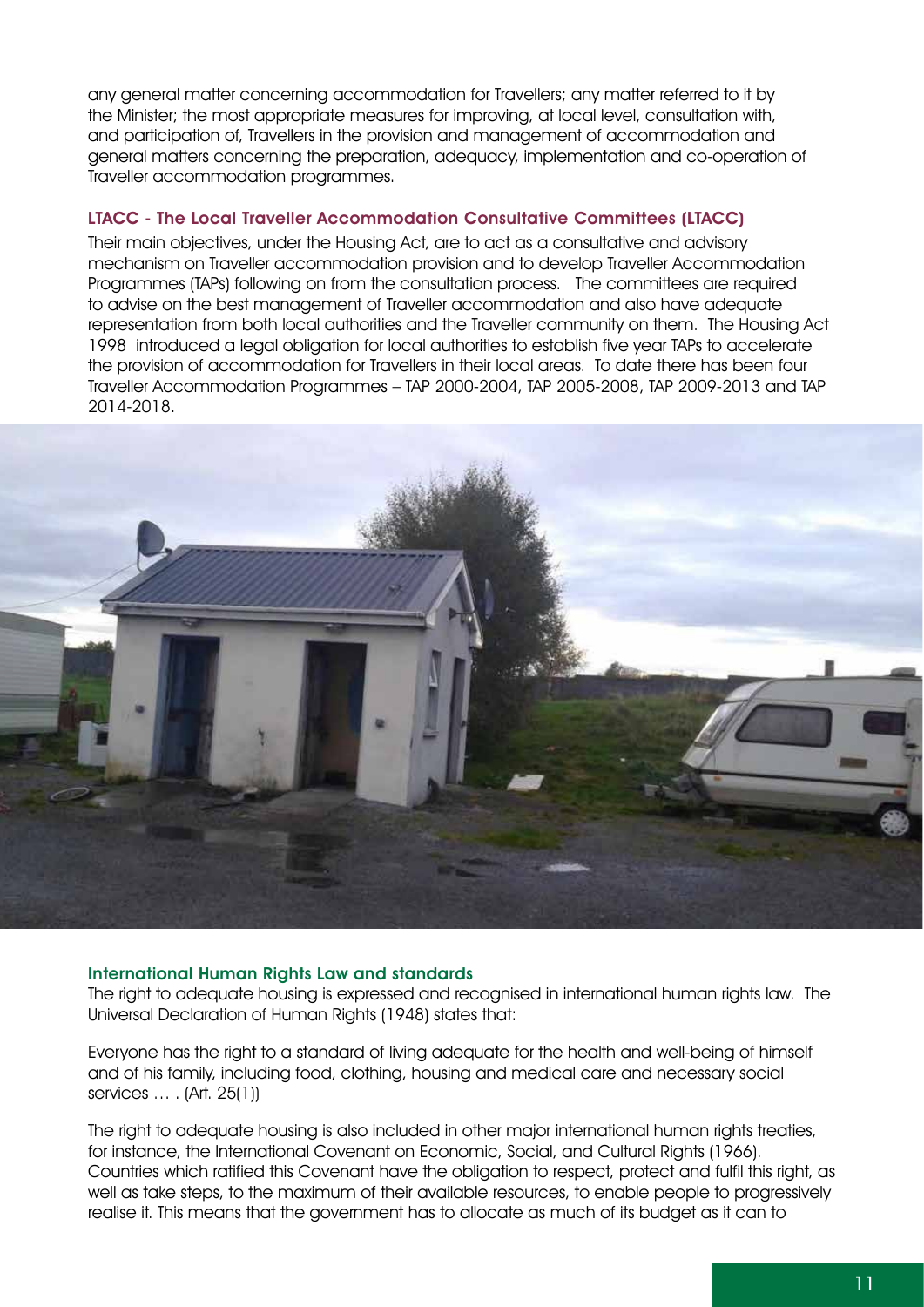ensure that people can secure affordable, accessible, habitable and culturally appropriate accommodation and to improve people's living conditions gradually, year after year.

Progressive realisation is sometimes misinterpreted as saying that the government does not have to protect economic, social and cultural rights until they have sufficient resources. This is in fact not the case. Under the International Covenant on Economic, Social, and Cultural Rights, States have an immediate obligation to take appropriate steps towards the full realisation of rights such as the right to adequate housing. The government cannot justify not addressing housing issues because of not having enough money in the budget. It has to demonstrate that it is making every effort to improve access to adequate housing for people, at the very least, at a minimum level, especially for people in particularly difficult financial situations and people in positions of marginalisation.

In addition, the International Covenant on Economic, Social, and Cultural Rights prohibits discrimination with regard to the right to housing on the grounds of 'race, colour, sex, language, religion, political or other opinion, national or social origin, property, birth or other status (Art 2(2)).' This means that governments have to ensure that no one is denied their right to adequate housing because of their ethnicity, skin colour or disability, for example.

There is no right to housing in Irish law. The right to housing should be enshrined in our constitution A constitutional right to housing would, however, put in place a basic level of protection for members of the Traveller community and others in need.

According to CESCR General Comment No. 4: The Right to Adequate Housing (Art. 11 (1) of the Covenant) is determined in part by social, economic, cultural, climatic, ecological and other factors, the Committee believes that it is nevertheless possible to identify certain aspects of the right that must be taken into account for this purpose in any particular context. They include the following:

Accessibility: Everyone should be able to access appropriate housing. This includes, for example, people with limited resources, people from minority communities, victims of natural disasters, older people and persons with disabilities.

Availability: Occupants should be able to avail of certain facilities and infrastructure such as safe drinking water, sanitation and washing facilities, waste disposal and energy for cooking, heating, lighting and food storage.

AFFORDABILITY: The cost of housing should not prevent anyone from meeting other basic needs (for example, food, education, access to healthcare).

Habitability: Adequate housing should provide for elements such as adequate space, protection from cold, damp, heat, rain, wind or other threats to health, structural hazards, and disease.

LOCATION: Adequate housing must allow access to employment options, healthcare services, schools, childcare centres and other social facilities and should not be built on unsafe or polluted sites or too close to sources of pollution.

LEGAL SECURITY OF TENURE: Home owners, people in private rented accommodation, people living on halting sites, families and people renting rooms, as well as people living in other types of accommodation, should have some security of residence. Everyone should be legally protected against forced eviction, harassment and other threats.

Cultural adequacy: Adequate housing should respect and take into account the expression of cultural identity and ways of life.<sup>5</sup>

<sup>5</sup> CESCR General Comment No. 4: The Right to Adequate Housing (Art. 11 (1) of the Covenant). Adopted at the Sixth Session of the Committee on Economic, Social and Cultural Rights, on 13 December 1991 (Contained in Document E/1992/23)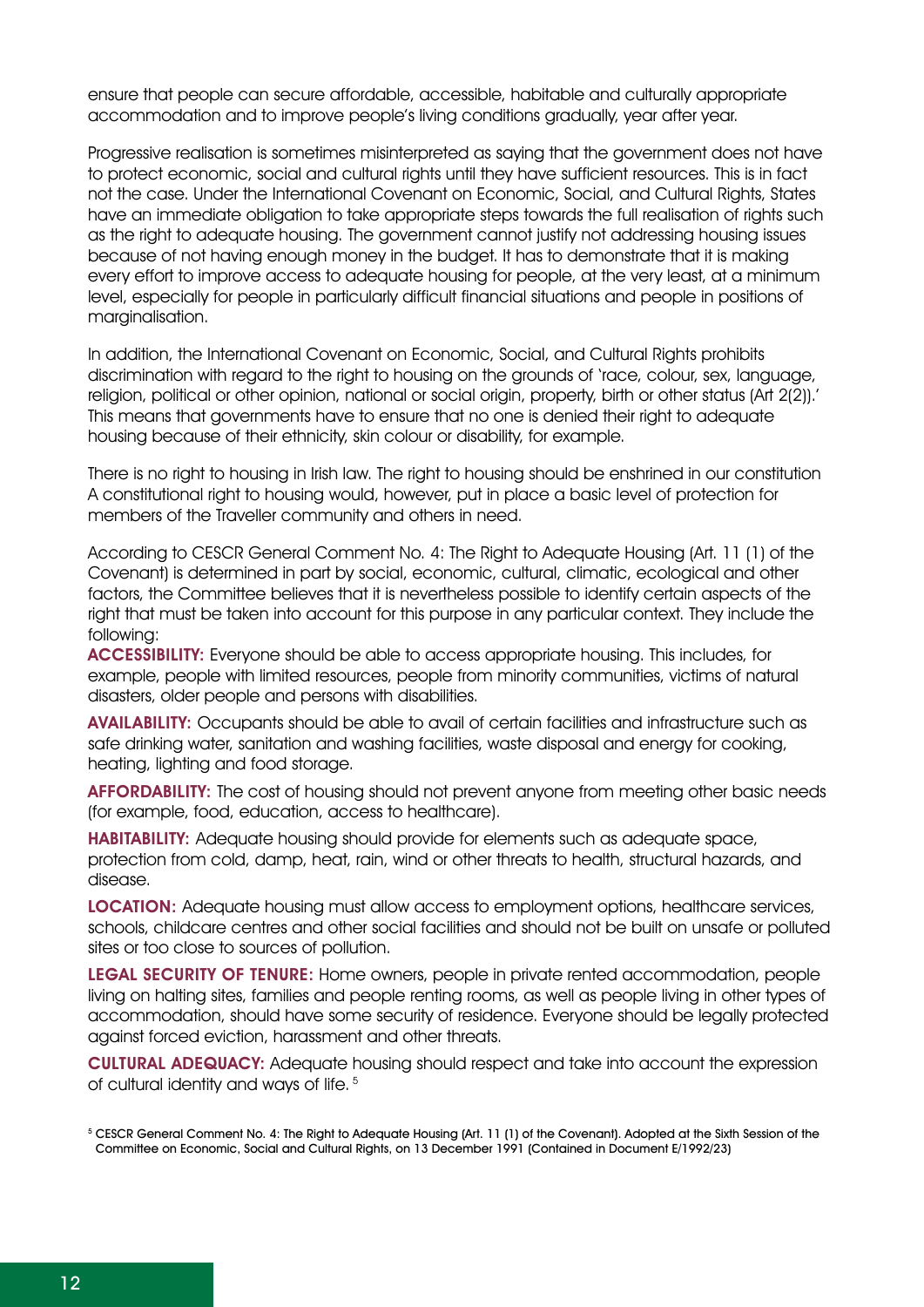**The Irish State** ratified the International Covenant on Economic, Social, and Cultural Rights in 1989. As of 2018, the Irish State has not changed the Irish constitution to include Economic ,Social and Cultural rights or the right to housing. This does not mean, however, that it does not have to respect, protect and fulfil the rights contained in the Covenant but it makes it more difficult to hold the Irish State accountable to these commitments through the Irish Courts. Ongoing monitoring is happening at an international level, the Irish State reports to the United Nations Committee on Economic, Social, and Cultural Rights on how it fulfils its obligations. It has submitted 3 such reports so far. NGOs can send their concerns in the form of shadow reports to the Committee as well.

### European human rights standards:

The right to adequate housing is also recognised in European human rights treaties, for instance, Council of Europe's Revised European Social Charter (1996), which states that: Everyone has the right to housing (Art. 31) and further explains that States which ratified it have an obligation to:

- 1. to promote access to housing of an adequate standard;
- 2. to prevent and reduce homelessness with a view to its gradual elimination; to make the price of housing accessible to those without adequate resources.

### The Irish State ratified this Charter in the year 2000.

In response to a collective complaint lodged by the European Roma Rights Centre (ERRC) $^{\circ}$ , against the Irish Government, on May 2016 the European Committee of Social Rights (ECSR) concluded unanimously that the government has violated Article 16 of the Revised European Social Charter on the following grounds:

- provision of accommodation for Travellers remains insufficient;
- many Traveller sites are in an inadequate condition;
- Travellers continue to be evicted without the necessary safeguards.

There has been much commentary and assessment of Ireland's delivery on Traveller Accommodation from UN treaty monitoring bodies and European institutions. Recommendations have focused on improving access, the lack of sanction for non-delivery, the need to introduce binding measures to local authorities and also the need to review the Traveller Accommodation Act 1998 and also the Housing Act 2002.

### A selection of comments and recommendations from international bodies demonstrates the lack of meaningful action by the Irish Government to meet the cultural accommodation needs of the Traveller community and are as follows:

 " the fact that no sanctions are provided for in the Housing (Traveller Accommodation) Act 1998 against authorities who do not take measures to provide accommodation for Travellers may weaken its effectiveness." 7

"The Committee recommends to the State party to strengthen its efforts to implement the policy advice offered by the National Traveller Monitoring and Advisory Committee. The State party should ensure that concrete measures are undertaken to improve the livelihoods of the Traveller community by focusing on improving students' enrolment and retention in schools, employment, access to healthcare, housing and transient sites."8

The Roma/ Gypsy and Traveller communities who wish to continue to lead a traditional nomadic or semi-nomadic lifestyle should have the opportunity, in law and in practice, to do so, by virtue of the freedom of movement and settlement guaranteed to all citizens of member states and the right to preserve and develop specific cultural identities."9

"ECRI strongly recommends that the authorities step up their efforts to involve local authorities in the implementation of the parts of the National Traveller/Roma Integration Strategy pertaining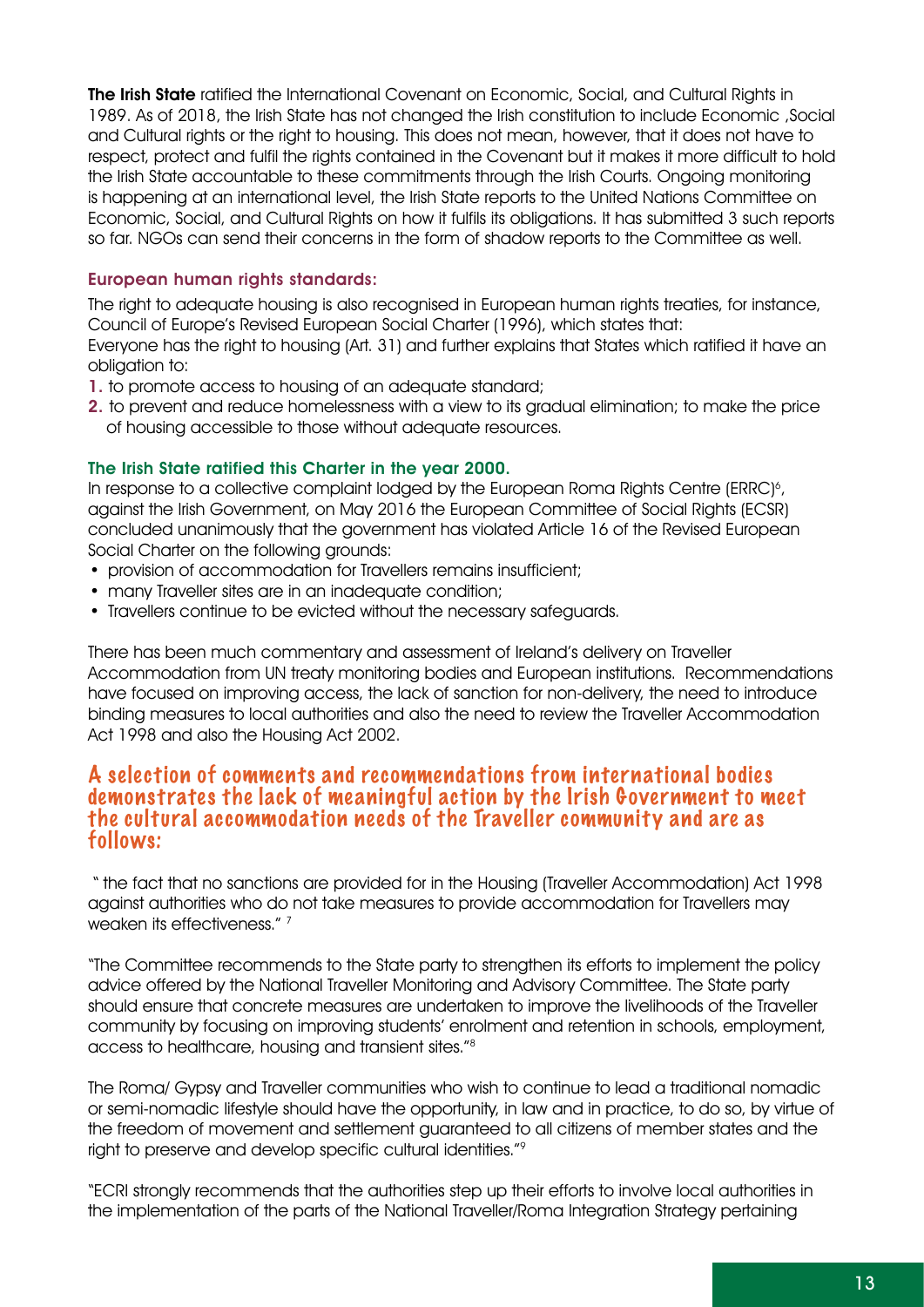to housing to meet the needs of the Travellers. In this connection, ECRI encourages the national authorities to envisage introducing measures binding on local authorities and to raise awareness among the general public of Traveller housing rights and promote respect thereof"10

"The implementation of the 1998 Traveller Accommodation Act, which aims at improving the rate of provision of accommodation for Travellers, is not satisfactory. It is regrettable that there are no plans to amend or review the law concerning trespass." The report went on to recommend that the state "improve Traveller access to accommodation, including by means of awareness-raising on minority rights".11

"The Committee regrets the lack of progress in implementing its previous recommendations to …… amend the Housing Act of 2002………..The State party should take concrete steps …… amend the Housing Act of 2002 to meet the specific accommodation requirements of Traveller families." 12

 "The Committee is also concerned at the lack of culturally appropriate accommodation provided to Travellers and Roma and of adequate legal protection of Traveller families at risk of eviction (art. 11). The Committee draws the State party's attention to its general comments No. 4 (1991) on the right to adequate housing and No. 7 (1997) on the right to adequate housing: forced evictions…… The Committee also reiterates its previous recommendations (E/C.12/1/ Add.77, paras. 32-33) that the State party take steps to provide Travellers and Roma with culturally appropriate accommodation in consultation with them and ensure that the funding allocated to Traveller housing at local level is fully and appropriately spent to this end."13

In 2016, the Council of Europe Commissioner for Human Rights stressed the "urgency of addressing insufficient provision of Traveller-specific accommodation, inadequate conditions of many Traveller sites and inadequate safeguards against forced evictions". He called on national authorities to ensure that local authorities spend the allocated Traveller accommodation budgets.14

"The Committee regrets that the Housing (Traveller Accommodation) Act of 1998 has not been revised in order to sanction authorities when they fail to take measures to provide accommodation for Travellers…………..The State party should also consider revising the Housing (Traveller Accommodation) Act of 1993 in order to sanction authorities when they fail to take measures to provide accommodation for Travellers."15

<sup>6</sup> The Irish Traveller Movement collaborated with European Roma Rights Centre to lodge this complaint.

<sup>7</sup> European Commission against Racism and Intolerance: Second Report on Ireland (23 April 2002)

<sup>&</sup>lt;sup>8</sup> Concluding observations of the Committee on the Elimination of Racial Discrimination March 2011

<sup>9</sup> Preamble of Council of Europe Recommendation of the Committee of Ministers to member states on the movement and encampment of Travellers in Europe, Rec (2004)14, (1 December 2004).

<sup>&</sup>lt;sup>10</sup>European Commission against Racism and Intolerance Report on Ireland (fourth monitoring cycle) 2013

<sup>11</sup>Resolution CM/ResCMN(2014)2 on the implementation of the Framework Convention for the Protection of National Minorities by Ireland (Third Cycle) February 2014

<sup>&</sup>lt;sup>12</sup>Human Rights Committee's concluding observations on the fourth periodic report of Ireland under the UN Covenant on Civil and Political Rights July 2014

<sup>&</sup>lt;sup>13</sup>Committee on Economic, Social and Cultural Rights Concluding observations on the third periodic report of Ireland (June 2015) <sup>14</sup>The Council of Europe's Commissioner for Human Rights, Nils Mui.nieks conducted a three-day visit to Ireland in November 2016.

His report is available here https://mail.google.com/mail/u/0/#inbox/1589c52019b049aa.

<sup>15</sup> Committee on the Elimination of Discrimination against Women Concluding observations on the combined sixth and seventh periodic reports of Ireland March 2017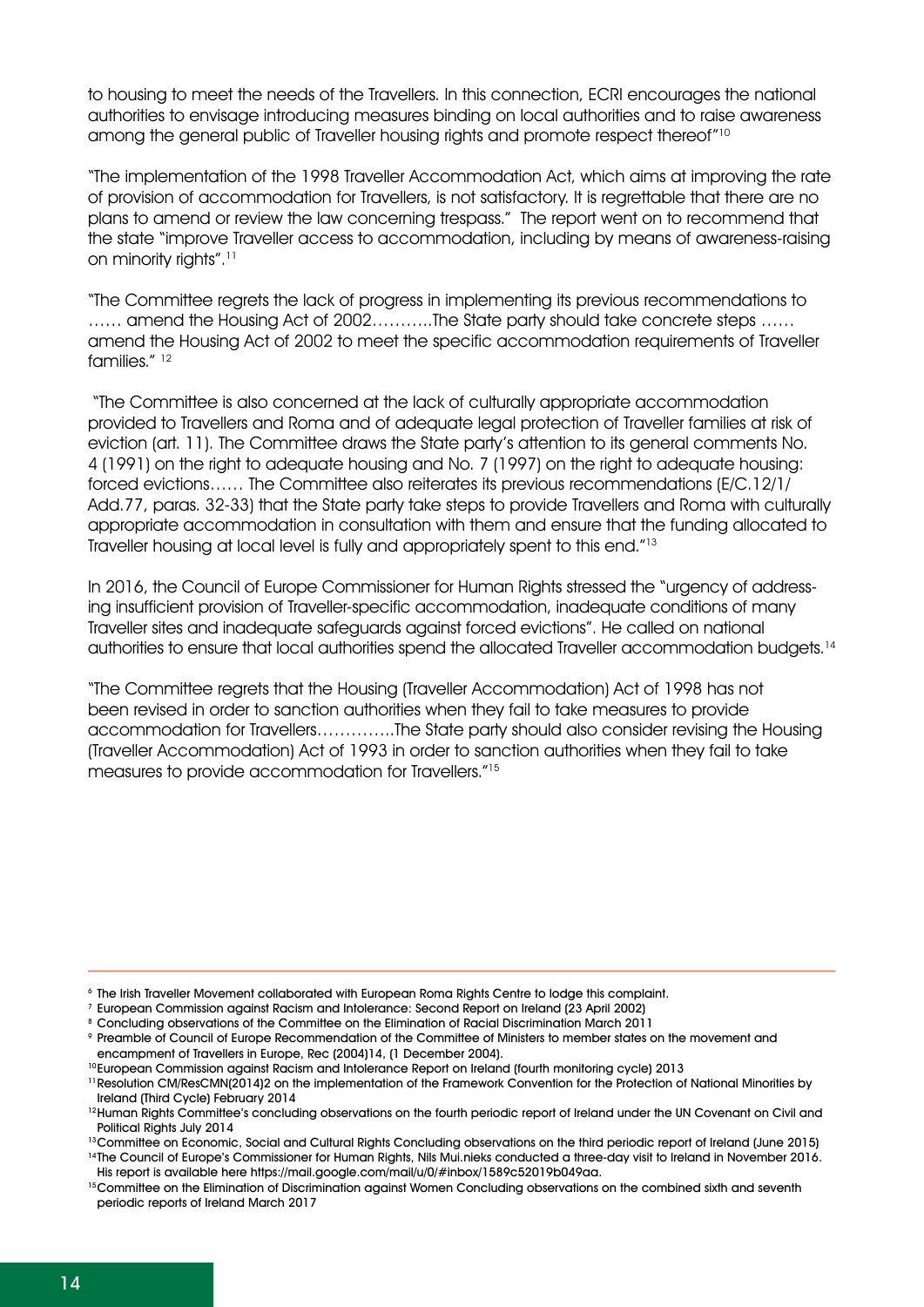# Results from the Traveller Peer led Sur vey investigating the conditions on Galway city and county halting sites and group housing schemes

The survey, which was carried out with members of the Traveller community across 18 - sites and group housing schemes, shows that the Traveller family tenants of Galway City and Galway County Councils are experiencing extremely poor, unsafe and unhealthy accommodation conditions, which are in violation of fundamental international human rights standards for habitable housing and accommodation.

The Galway Traveller Community used the PPR model – Participation and the Practice of Rights to inform this accommodation campaign. The PPR model combines community work and human rights based approaches. The initial Inquiry event gave space to members of the Traveller Community to present their lived experiences through testimonies, film and art. The subsequent survey has been carried out with the support and cooperation of the Traveller community and the reported conditions have been benchmarked against basic human rights standards. Members of the Galway Traveller Community have taken a lead role throughout the process. Their views and perspectives have been recorded.

The survey of accommodation conditions was carried out by members of the Traveller community supported by Galway Traveller Movement through site visits and the delivery of a standard questionnaire to Traveller families on the sites in Galway City and County. The families were asked to list their key accommodation issues, to outline what needs to change to realise improvement and then to identity three Priority Benchmarks for action. The survey took place between February and April 2018.

While this report focuses on accommodation conditions in Galway City and County, Galway Traveller Movement, through its contact with other Non Government Organisations and Traveller communities around the country, is concerned that the Traveller accommodation issues that it has documented are common throughout the vast majority of local authority areas.

These conditions include overcrowding and lack of privacy; damp, cold and mould; regular sewerage overflows; poor cooking facilities; rat and fly infestation; major structural damage; irregular, poor quality or no maintenance by the local authority landlords; irregular or no rubbish collections; poor or no facilities for the development of children and young people; poor or no participation in decisions about accommodation conditions, and a disregard for the statutory obligation to provide culturally appropriate accommodation.

In some cases, the violation is particularly acute – for example, overcrowding is a particularly serious problem at Cúl Trá and dangerous disease vectors from swarms of flies and rodent infestation is particularly alarming at Carrowbrowne Temporary site on the Headford Road. Posing a serious public health threat to the tenants, in particular the young children on the site. It is important to note that all Traveller families pay rent to Galway City and County Councils for the extremely poor accommodation provided to them.

### Indicators and Time for Change

The benchmarks to measure what would constitute decent and acceptable accommodation standards by members of the Traveller Community have been derived from the surveys of conditions. The indicators and benchmarks are relevant to the two separate local authorities. The report looks at the indicators and sets out targets for reasonable and progressive improvement for Galway City and County Councils.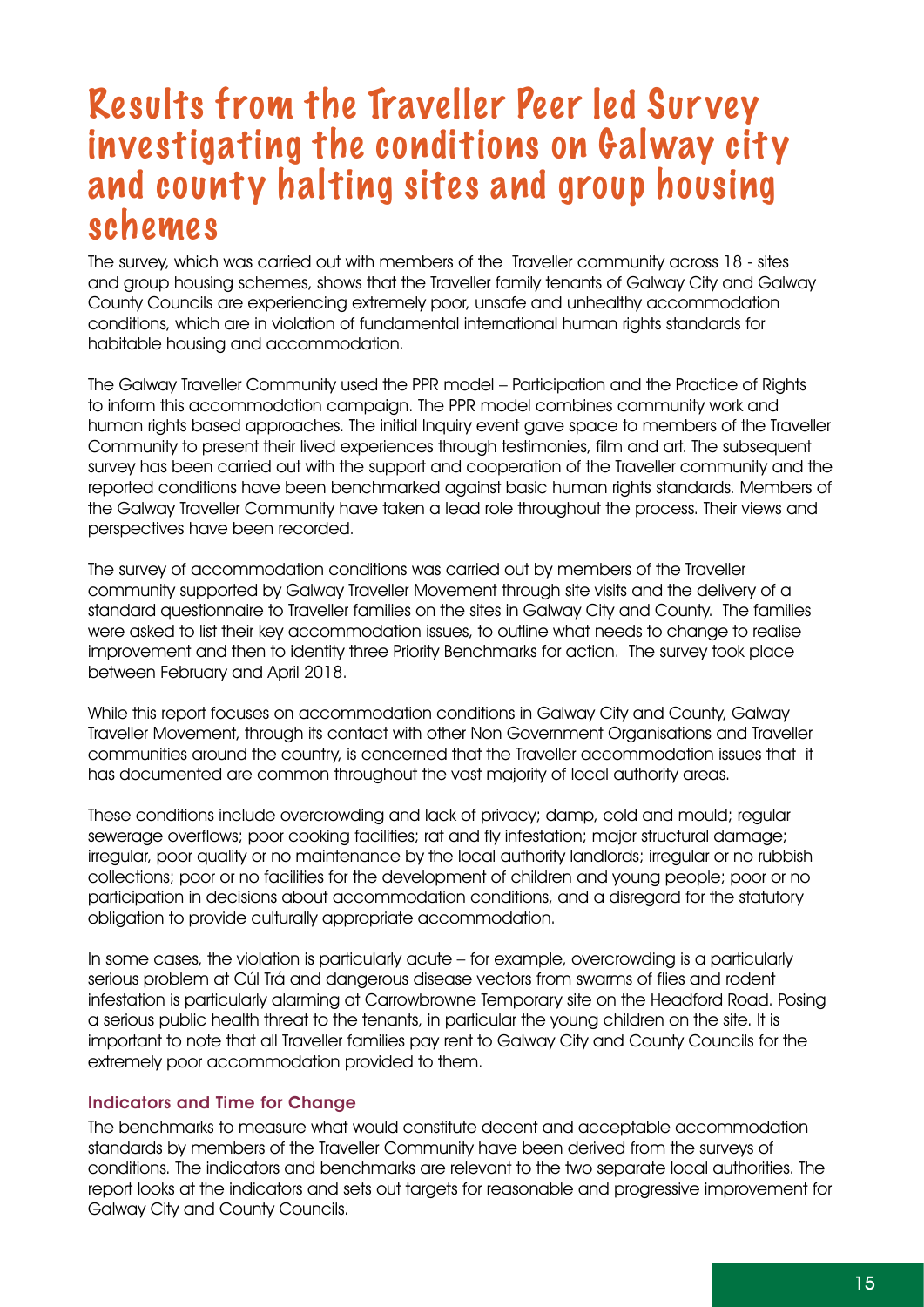The indicators have been benchmarked against basic human rights standards outlined by the UN Committee on Economic, Social and Cultural Rights in its General Comment Number 4: The Right to Adequate Housing (1991).

"that the right to housing should not be interpreted in a narrow or restrictive sense – with merely having a roof over one's head. Rather, it should be seen as the right to live somewhere in security, peace and dignity. The right to housing and accommodation is integrally linked to other human rights and is central to the fundamental underpinning of those rights – "the inherent dignity of the human person."

Galway Traveller Movement will continue to measure members of the Traveller community experience of the accommodation indicators set out in this report. A number of monitoring deadlines have been set for this continuous measurement process. GTM will report to both Galway City Council and Galway County Council on developments and will make the monitoring reports public. The Galway Traveller community are expecting a positive and progressive reversal of the current situation.

Finally, the UN Committee on Economic, Social and Cultural Rights states unequivocally that "The right to adequate housing applies to everyone." Individuals, as well as families, are entitle to adequate housing regardless of age, economic status, group or other affiliation or status and any such factors. In other words, there should be no discrimination in the provision of adequate housing.

Unfortunately and sadly the families living on the different sites and group housing schemes in Galway City and County have identified 12 breaches of the Human Rights Standards outlined by the UN Committee on Economic, Social and Cultural Rights in its General Comment Number 4: The Right to Adequate Housing (1991). All areas visited had at least 2 breaches of the standards with up to 9 breaches in some areas. The record of where the local authority is in breach of human rights standards according to the Traveller families who responded to the survey is recorded under each site or group housing scheme. The breaches are listed below:

#### Breach 1

#### Traveller families reporting overcrowding Human Rights Standard:

"Adequate housing must provide the inhabitants with adequate space and protect them from cold, damp, heat, rain, wind or other threats to health, structural hazards and disease vectors. CESCR General Comment 4, Paragraph 8 (d)

#### Breach 2

### Traveller families reporting serious structural faults and hazards with poor, irregular or no maintenance response.

### Human Rights Standard:

"Adequate housing must be habitable in terms of providing the inhabitants with adequate space and protecting them from cold, damp, heat, rain, wind or other threats to health, structural hazards and disease vectors."

CESCR General Comment 4, Paragraph 8 (d)

#### Breach 3

#### Traveller families reporting poor sanitation and washing facilities

"An adequate house must contain certain facilities essential for health, security, comfort and nutrition …. safe drinking water, energy for cooking, heating and lighting, sanitation and washing facilities, means of food storage, refuse disposal, site drainage and emergency services.

CESCR General Comment 4, Paragraph 8 (b)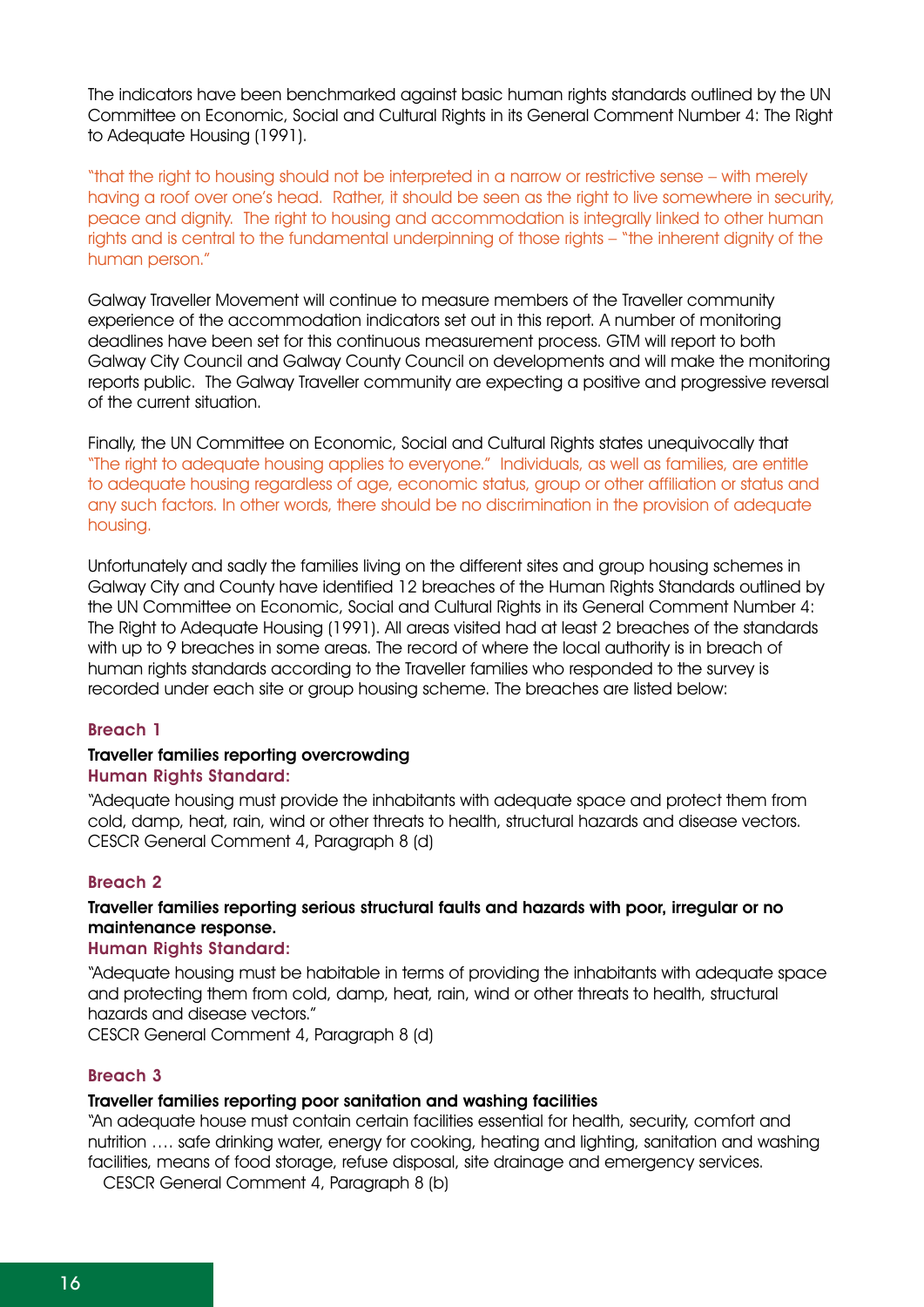### Breach 4

#### Traveller families reporting damp, mould and cold Human Rights Standard:

"Adequate housing must be habitable in terms of providing the inhabitants with adequate space and protecting them from cold, damp, heat, rain, wind or other threats to health, structural hazards and disease vectors.".

CESCR General Comment 4, Paragraph 8 (d)

### Breach 5

#### Traveller families reporting pest infestation – mice, rats, flies Human Rights Standard:

"Adequate housing must be habitable in terms of providing the inhabitants with adequate space and protecting them from cold, damp, heat, rain, wind or other threats to health, structural hazards and disease vectors.

CESCR General Comment 4, Paragraph 8 (d)

And

"…Housing should not be built on polluted sites or in immediate proximity to pollution sources that threaten the right to health of the inhabitants."

CESCR General Comment 4, Paragraph 8 (f)

#### Breach 6

#### Traveller families who report difficulties with lighting,heating and cooking

"All beneficiaries of the right to adequate housing should have sustainable access to natural and common resources, safe drinking water, energy for cooking, heating and lighting, sanitation and washing facilities, means of food storage, refuse disposal, site drainage and emergency services."

CESCR General Comment 4, Paragraph 8 (b)

#### Breach 7

#### Traveller families who report poor and inadequate facilities for children and young people

"Adequate housing must be in a location which allows access to employment options,

healthcare services, schools, childcare centres and other social facilities."

CESCR General Comment 4, Paragraph 8 (f)

And

"Children have the right to relax and play, and to join in a wide range of cultural, artistic and other recreational activities."

UN Convention on the Right of the Child, Article 31

#### Breach 8

#### Traveller families who report irregular or no refuse disposal

"All beneficiaries of the right to adequate housing should have sustainable access to natural and common resources, safe drinking water, energy for cooking, heating and lighting, sanitation and washing facilities, means of food storage, refuse disposal, site drainage and emergency services." CESCR General Comment 4, Paragraph 8 (b)

### Breach 9

#### Traveller families who are concerned about safety issues, barriers on sites and emergency access.

"All beneficiaries of the right to adequate housing should have sustainable access to natural and common resources, safe drinking water, energy for cooking, heating and lighting, sanitation and washing facilities, means of food storage, refuse disposal, site drainage and emergency services."

CESCR General Comment 4, Paragraph 8 (b)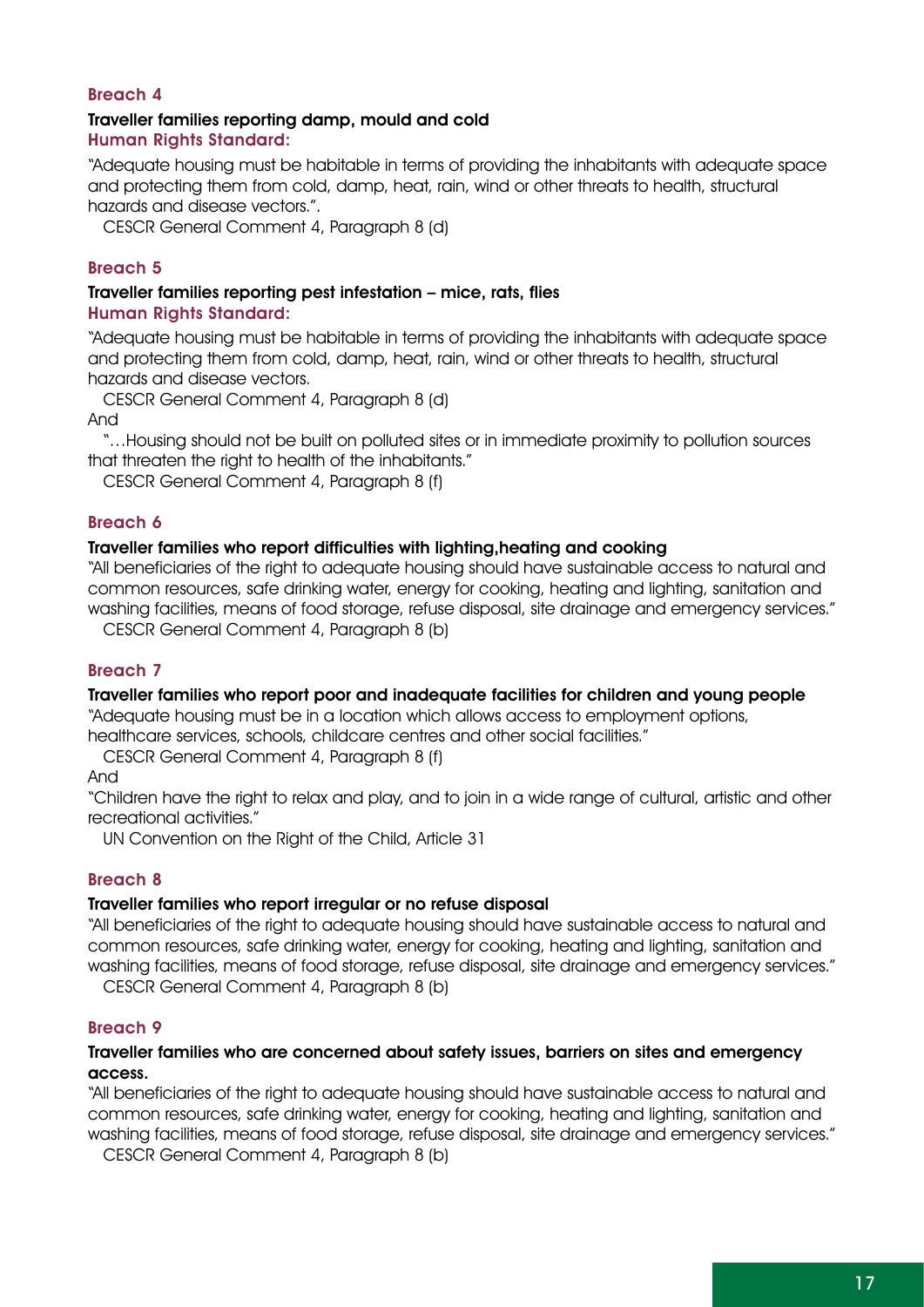### Breach 10

Travellers who report that there is a poor response to issues raised and a lack of acknowledgement and respect for cultural identity, livelihood and needs.

"The way housing is constructed, the building materials used and the policies supporting these must appropriately enable the expression of cultural identity and diversity of housing."

CESCR General Comment 4, Paragraph 8 (g)

And

"The right to an effective remedy need not be interpreted as always requiring a judicial remedy. Administrative remedies will, in many cases, be adequate ….. Any such administrative remedies should be accessible, affordable, timely and effective."

CESCR General Comment Number 9. C paragraph 94

### Breach 11

### Number of Traveller families reporting sewerage invasions and smells

"An adequate house must contain certain facilities essential for health, security, comfort and nutrition …. safe drinking water, energy for cooking, heating and lighting, sanitation and washing facilities, means of food storage, refuse disposal, site drainage and emergency services."

CESCR General Comment 4, Paragraph 8 (b)

### Breach 12

### Number of Traveller families who report that they have no participation in decisions about their housing conditions.

"The full enjoyment of other rights .. such as the right to participate in public decision-making is indispensable if the right to adequate housing is to be realised and maintained by groups in society."

CESCR General Comment 4, Paragraph 9

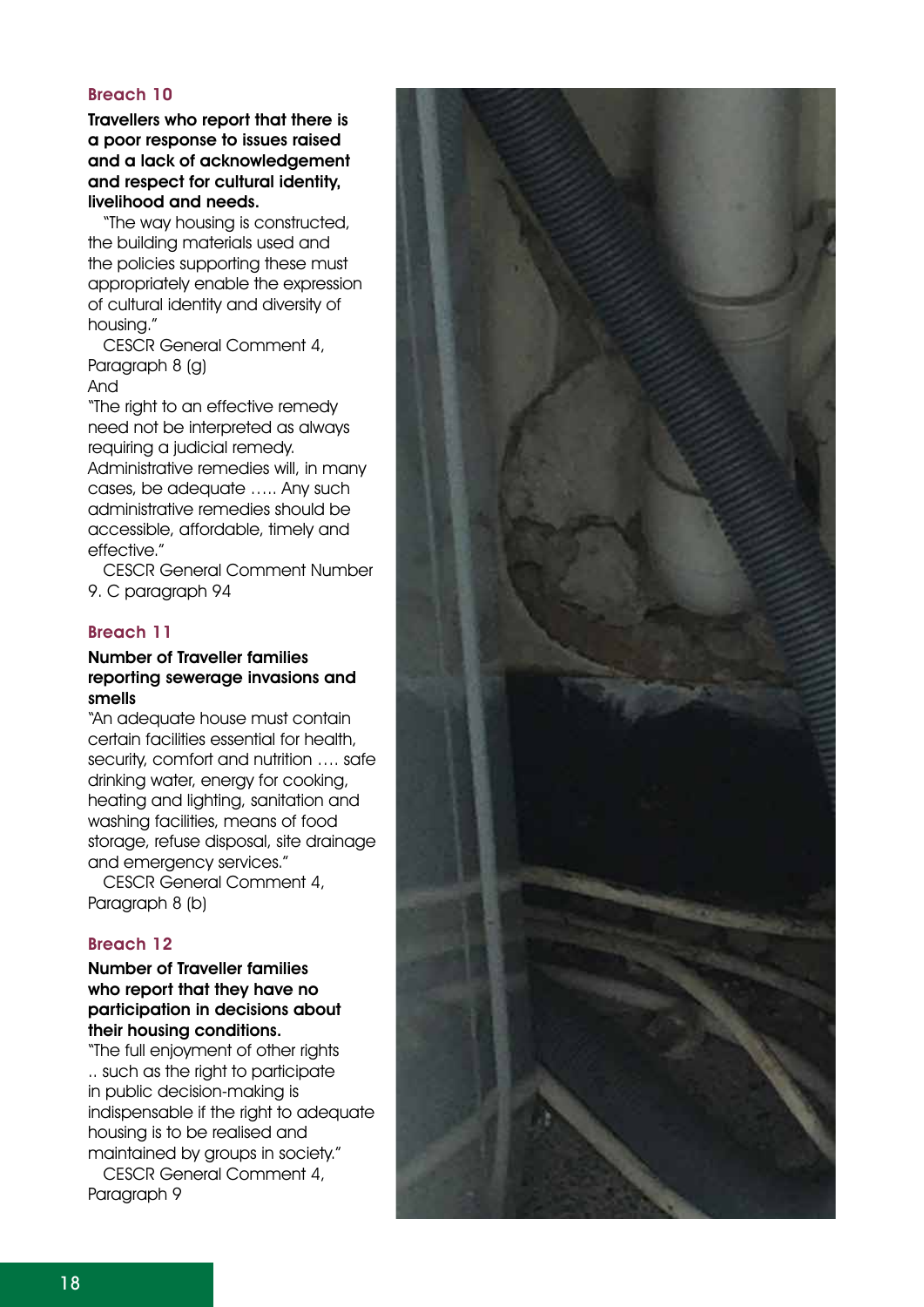# Galway City Council Halting Sites and Group Housing Schemes Accommodation Sur vey Reports

Sites and group housing schemes visited (in alphabetical order)

- 1. Beal na Srutha
- 2. Carrowbrowne Temporary, Headford Road
- 3. Carrowbrowne Transient Site, Headford Road
- 4. Circular Road Halting Site
- 5. Clos na Choile, Ballybane
- 6. Cul Trá, Salthill
- 7. Tuam Road
- 8. Fana Glas, Ballybane
- 9. St Nicolas Park Group Housing
- 10. St Nicolas Permanaent Halting site Doughiska

### Priority Benchmarks for change for Current Sites and Group Housing Schemes

### Galway City Council

- 1. Provide regular, quality and timely maintenance for structural defects and damage that has resulted from maintenance neglect over years.
- 2. Refurbish units and housing that are damp, wet, draughty and cold.
- 3. Replace and redevelop accommodation facilities that are dangerous, unhealthy and unfit for purpose – in particular the sheds at Carrowbrowne.
- 4. Provide intensive pest control on a regular basis.
- 5. Provide additional Traveller appropriate accommodation to ease the burden of overcrowding and to reduce the risk of homelessness amongst the Traveller community.
- 6. Provide facilities to allow children to play and learn and young people to study and develop.

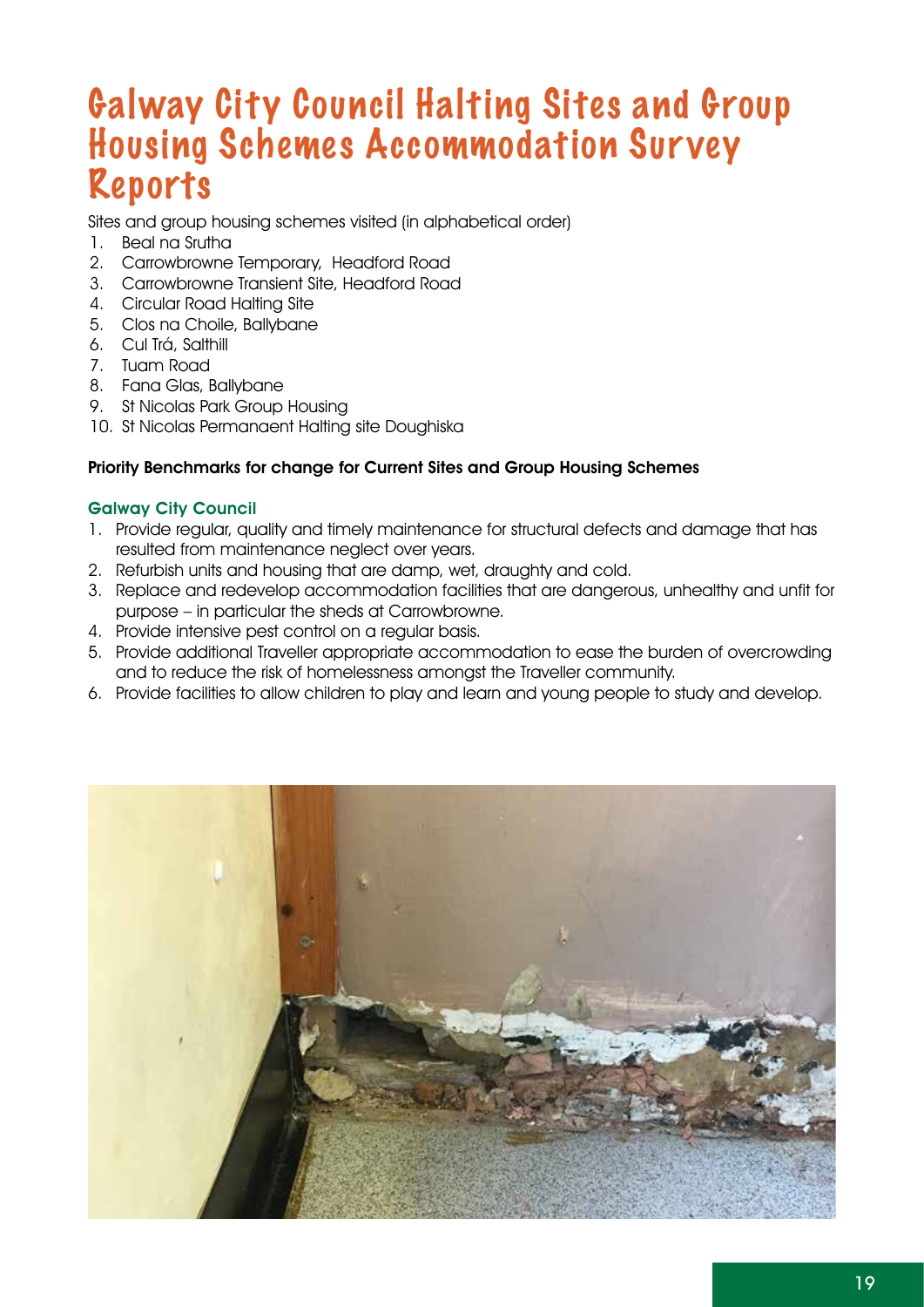### 1. Beal na Srutha, Ballybane

### 8 Units of Housing. Tenants: 15 adults and 20 children

Beal na Srutha group housing scheme, Ballybane Galway: consists of 6 units that are home to 7 adults and 7 children. All units are fully occupied.

| <b>Accommodation Issues</b>                                        | <b>Improvements Needed</b>                                                    |
|--------------------------------------------------------------------|-------------------------------------------------------------------------------|
| Damp and cold<br>- No insulation<br>- Damp and mildew on the walls | Refurbishment of houses needed to deal with<br>structural issues causing damp |
| Late or inadequate structural maintenance                          | Regular and Quality maintenance needed<br>as a matter of urgency              |
| No play area for children                                          | Green or play space needed. Children's<br>rights being denied                 |
| Cooking facilities<br>- Ranges not working adequately              | Access to cooking facilities required as a<br>matter of urgency               |
| Health and safety<br>- No fire hose<br>- No fire assembly point    | Fire safety equipment paramount for safety                                    |

### Priority Benchmarks for change

- 1. Immediate Refurbishment of houses to deal with conditions that lead to damp and cold. Immediate remedy for structural problems – damp and mould, effective insulation installed.
- 2. Review of all the cooking facilities and ranges.
- 3. Immediate review of health and safety –
- 4. Play area for children developed

### Violation of International Human Rights Standards

Galway City Council are found to be in breach of their obligations under International human rights standards 2, 4, 7, 9, 12.

### 2. Carrowbrowne Temporary site, Headford road

### Tenants: 30 adults and 36 children

There are 15 families living on the Temporary Halting Site in Carrowbrowne. 30 Adults and 36 children are currently living on site. The families are living on this site since 2009. The 15 families have a stated a need for Traveller specific culturally appropriate accommodation. Galway City Council have not been able to meet this need and have applied for an extension of the planning permission for this site. In December 2013, An Bord Pleanála granted an extension of the planning permission by one year i.e. to December. Currently there is no planning permission on this site.

| <b>Accommodation Issues</b>                                                                                                                                                                                                   | <b>Improvements Needed</b>                                                                                                                                                                       |
|-------------------------------------------------------------------------------------------------------------------------------------------------------------------------------------------------------------------------------|--------------------------------------------------------------------------------------------------------------------------------------------------------------------------------------------------|
| Rat, mice and fly infestation<br>- Rats often found in belongings, in sinks and<br>showers, food presses and other parts of the<br>homes<br>- Flies are constant<br>- Windows and doors cannot be opened<br>because of flies. | In immediate term, poison and traps should<br>be laid and holes filled in to prevent rodents<br>accessing family homes.<br>Regular sprays should be carried out to deal<br>with fly infestation. |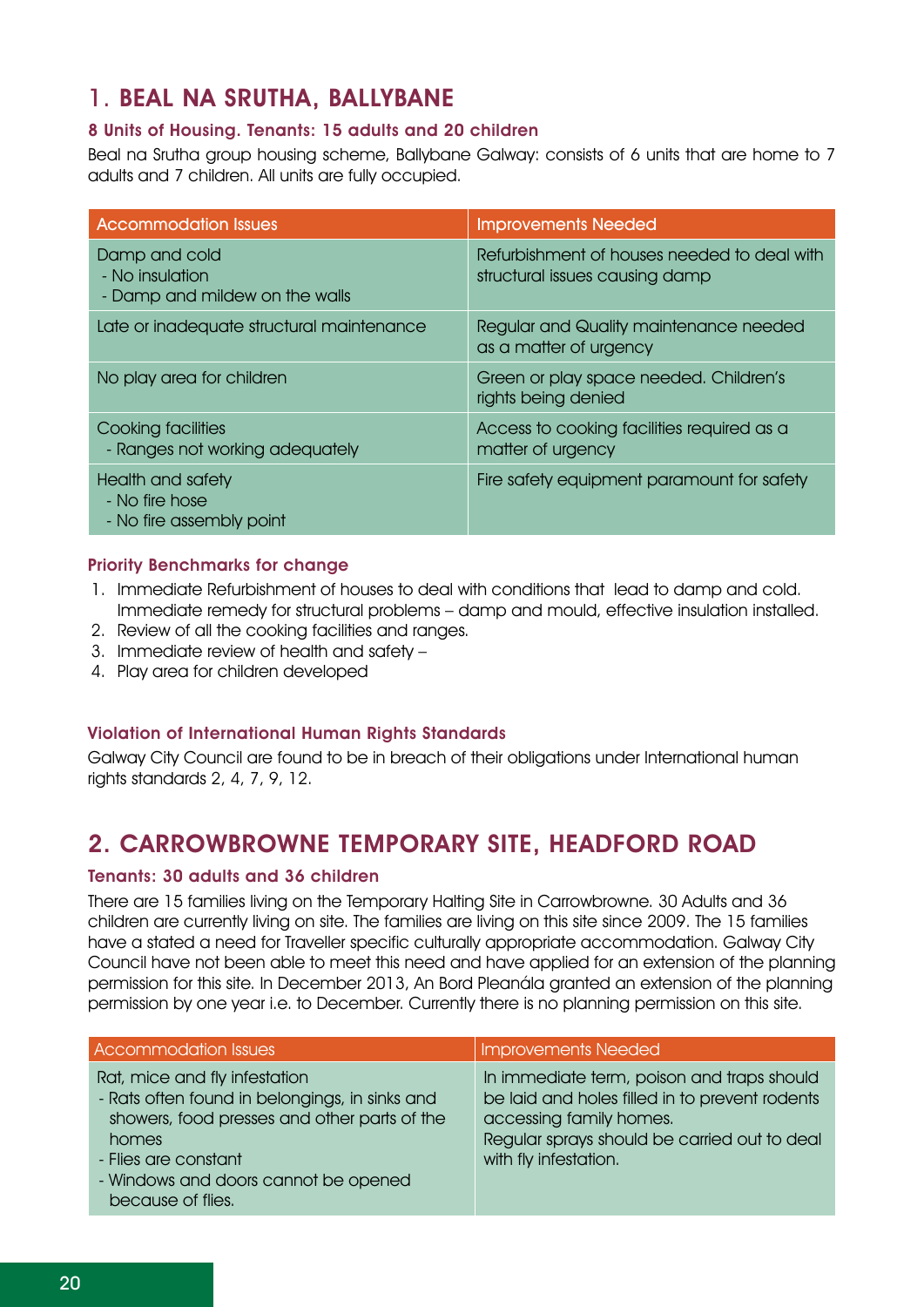| Sewerage and sanitation<br>- Pipes for sinks, showers, washing machines<br>constantly blocked up.<br>- Toilets constantly blocked up<br>- Water and sewerage comes up over the<br>ground and through the bays.<br><b>Electricity and Heating</b><br>- Electricity erratic – goes off often leaving<br>families without power. | Plumbing needs to be fixed completely.<br>Immediate remedy for sewerage issues<br>Power lines need to be fixed to end<br>electricity difficulties |
|-------------------------------------------------------------------------------------------------------------------------------------------------------------------------------------------------------------------------------------------------------------------------------------------------------------------------------|---------------------------------------------------------------------------------------------------------------------------------------------------|
| Structural Hazards<br>- Sheds provided are a health hazard<br>- Falling apart<br>- Holes<br>- Cracks in ceilings and walls<br>- Windows broken and locks broken<br>- Steel doors like prison doors                                                                                                                            | Sheds should be replaced                                                                                                                          |

### Priority Benchmarks for change

- 1.The Utility sheds and mobiles need to be replaced. This urgent issue has been in discussion since October/November 2017 where damage was caused by the storm. The storm also highlighted that there was no health and safety plan in place for the protection of the families during adverse weather conditions. All changes need to be carried out in in consultation with the families
- 2. Address immediate and ongoing infestation from rats, mice and flies.
- 3. Fix and replace the unsatisfactory sewerage system. A complete overhaul of the plumbing system and a review and investigation of the electricity supply.

### Medium Term Priority

Close the temporary site and find suitable alternative culturally appropriate accommodation for families in Galway City.

### Violation of International Human Rights Standards

Galway City Council are found to be in breach of their obligations under International Human Rights Standards 2, 3, 5, 6, 9, 12.

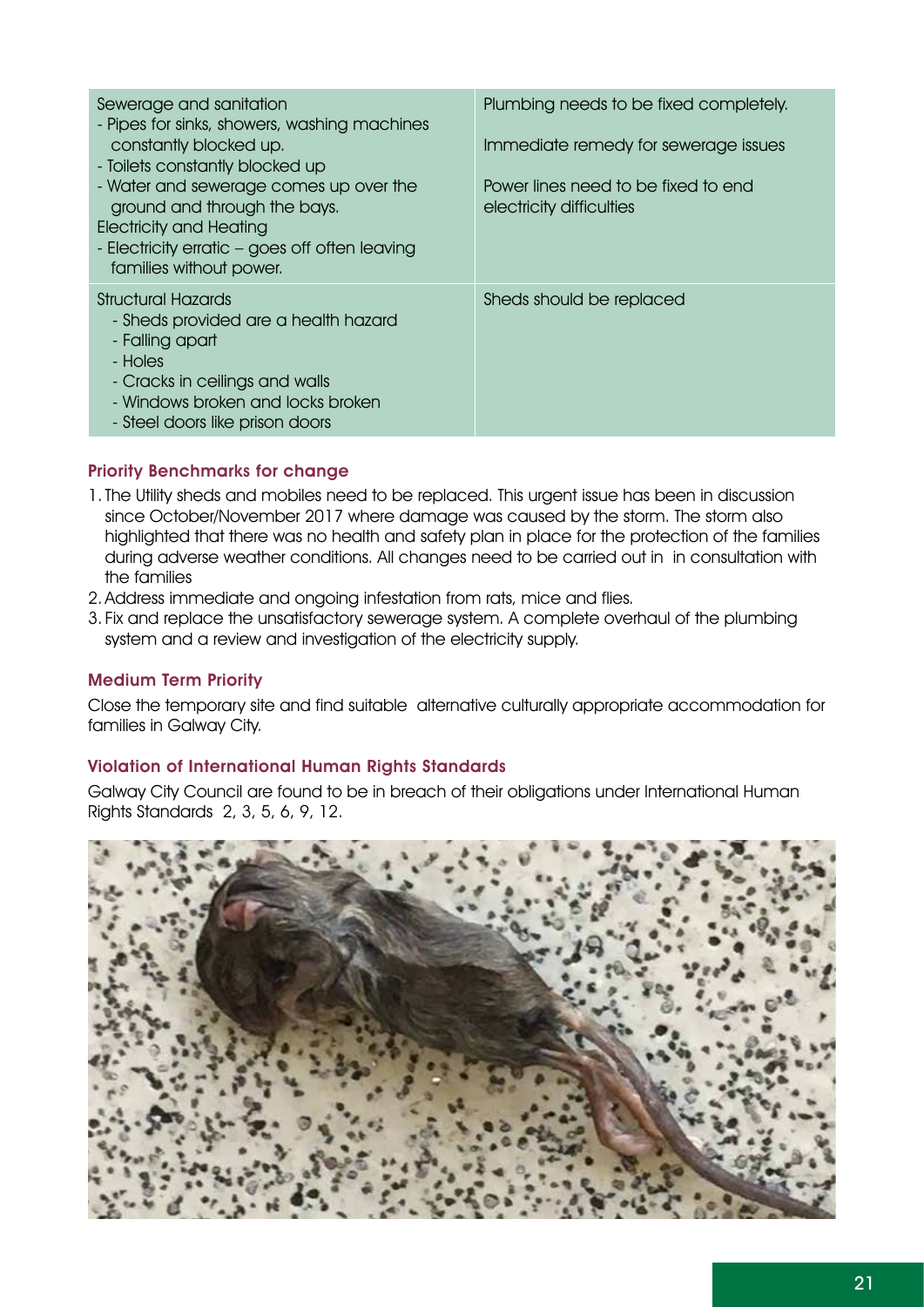### 3. Carrowbrowne Transient Site, Headford Road

### Tenants: 29 adults and 39 children

The refurbishment of the Transient Halting Site was completed in early 2009 and 23 families initially moved in there. Some of the families who sought accommodation on the site then had only recently moved to the area. A huge piece of work commenced to ascertain housing need. All families demonstrated housing need at that juncture. Thus, in effect families who are residing on this site have a permanent need for accommodation and their need is not for transient accommodation. Currently there are 16 families who have a tenancy on the site.

| <b>Accommodation Issues</b>                                                                                                                                                                                                                                                                                                | <b>Improvements Needed</b>                                                                                                                                                                                                |
|----------------------------------------------------------------------------------------------------------------------------------------------------------------------------------------------------------------------------------------------------------------------------------------------------------------------------|---------------------------------------------------------------------------------------------------------------------------------------------------------------------------------------------------------------------------|
| Site unsuitable for permanent accommodation<br>- Temporary site was intended for 2-3 weeks of<br>accommodation. This has turned into 14 years                                                                                                                                                                              | Transient site should either be used as a<br>transient or refurbished and brought up to a<br>standard as a permanent halting. Culturally<br>appropriate accommodation should be<br>provided for existing families         |
| Rat, mice and fly infestation<br>- Rats often found in belongings, in sinks and<br>showers, food presses and other parts of the<br>homes<br>- Flies are constant<br>- Windows and doors cannot be opened<br>because of flies                                                                                               | In the immediate short term, poison and<br>traps should be laid and holes filled in to<br>prevent rodents accessing family homes.<br>Regular pest controls should be carried out<br>to deal with fly and rat infestations |
| Sewerage and sanitation<br>- Pipes for sinks, showers, washing machines<br>constantly blocked up<br>- Toilets constantly blocked up<br>- Water and sewerage comes up over the<br>ground and through the bays<br><b>Electricity and Heating</b><br>- Electricity erratic - goes off often leaving<br>families without power | The plumbing system needs to be<br>overhauled<br>Sewerage as a public health issue needs to<br>be addressed<br>Power lines need to be fixed to end<br>electricity difficulties                                            |
| <b>Structural Hazards</b><br>- Sheds provided are a health hazard<br>- Falling apart<br>- Holes<br>- Cracks in ceilings and walls<br>- Windows broken and locks broken<br>- Steel doors like prison doors                                                                                                                  | Utility Sheds should be replaced. Along with<br>the cracks in the internal and external walls<br>sorted as a matter of urgency                                                                                            |
| No facilities for child development<br>- No playground or green space<br>- Unsafe surroundings                                                                                                                                                                                                                             | Green space and area for children to<br>do homework should be reviewed and<br>renovated                                                                                                                                   |

### 3 Priority Benchmarks for change

1. Identify in consultation with the families culturally appropriate accommodation that meets their longterm needs – A short term plan developed to immediately improve conditions. Immediately address structural hazards- Fix and replace plumbing and utility sheds should be replaced. The cracks in the internal and external walls should be repaired. Plumbing needs to be overhauled. Sewerage as a public health issue needs to be addressed. Power lines need to be fixed to end electricity difficulties.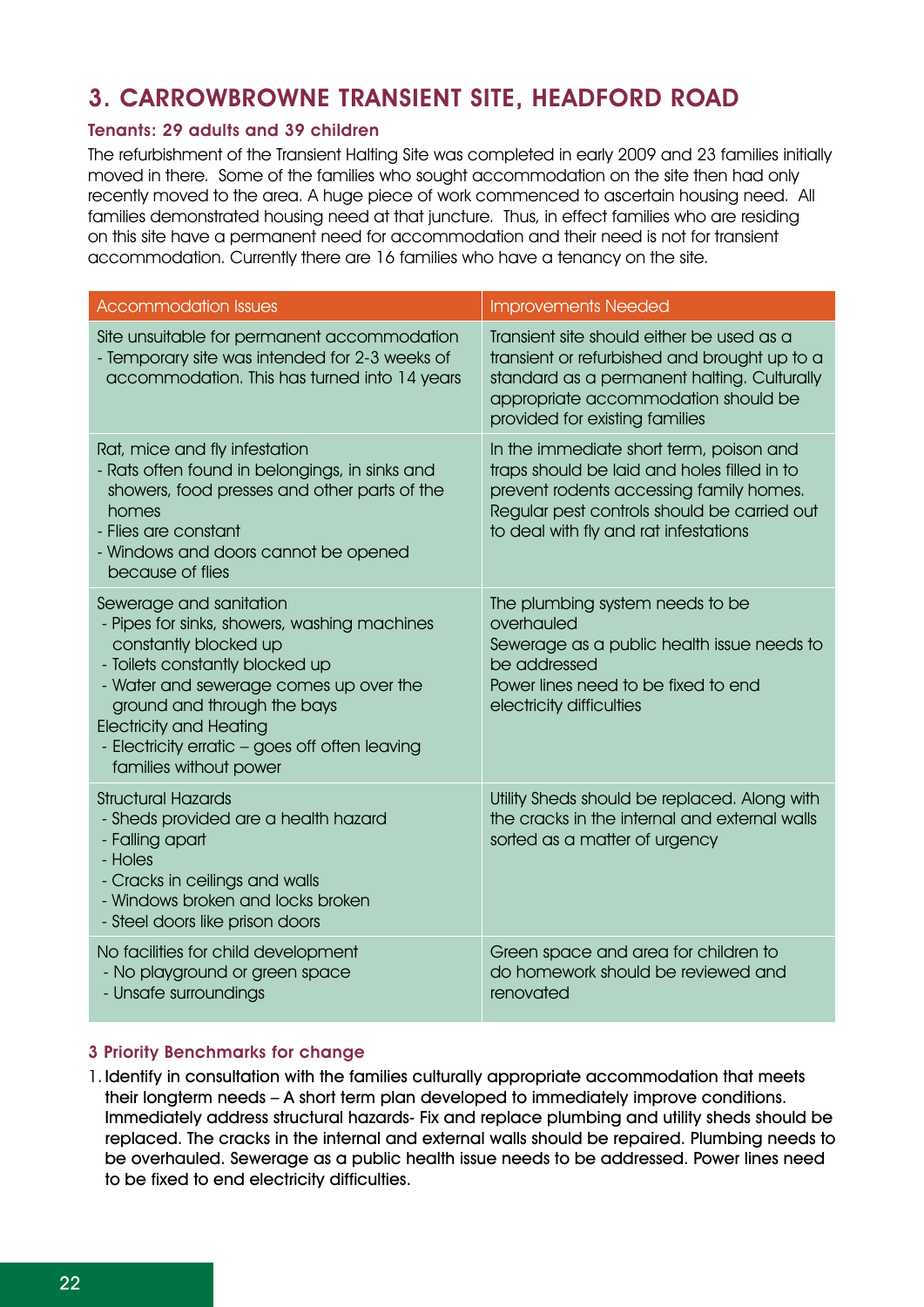- 2.Address immediate and ongoing infestation from rats, mice and flies. A rubbish collection system needs to be regularised
- 3.Children's human rights need to be prioritised- the right to play, respect and dignity

### Violation of International Human Rights Standards

Galway City Council are found to be in breach of their obligations under International Human Rights Standards 2, 3, 4, 5, 6, 7, 9, 10, 11, 12.

### 4. Clós na Choile, Ballybane

### Tenants: 11 adults and 11 children

This a is a group housing consisting of 5 houses. All units are fully occupied. Major structural maintenance is required for this group housing scheme. Clós na Choile Ballybane group housing scheme was built 14 years ago.

| <b>Accommodation Issues</b>                                                                                                               | <b>Improvements Needed</b>                                                      |
|-------------------------------------------------------------------------------------------------------------------------------------------|---------------------------------------------------------------------------------|
| Flooding and water<br>- Water leaking from the attic<br>- Blocked gullies<br>- Flooding outside house<br>- Bubbles through concrete floor | Major renovation needed - structural<br>issues are causing unnecessary hardship |
| Damp and mould<br>- As a result of excess water                                                                                           | Immediate remedy needed                                                         |
| Sewerage and sanitation<br>- Drains blocked causing sewerage back-up                                                                      | Public health issue. Immediate remedy<br>needed                                 |
| Heat<br>- Heating not working                                                                                                             | Immediate remedy needed                                                         |

### Priority Benchmarks for change

- 1. Sewerage system overhauled
- 2. Houses treated for damp and mould
- 3. Heating systems overhauled

### Violation of International Human Rights Standards

Galway City Council are found to be in breach of their obligations under human rights 2, 3, 4, 6,10, 11, 12.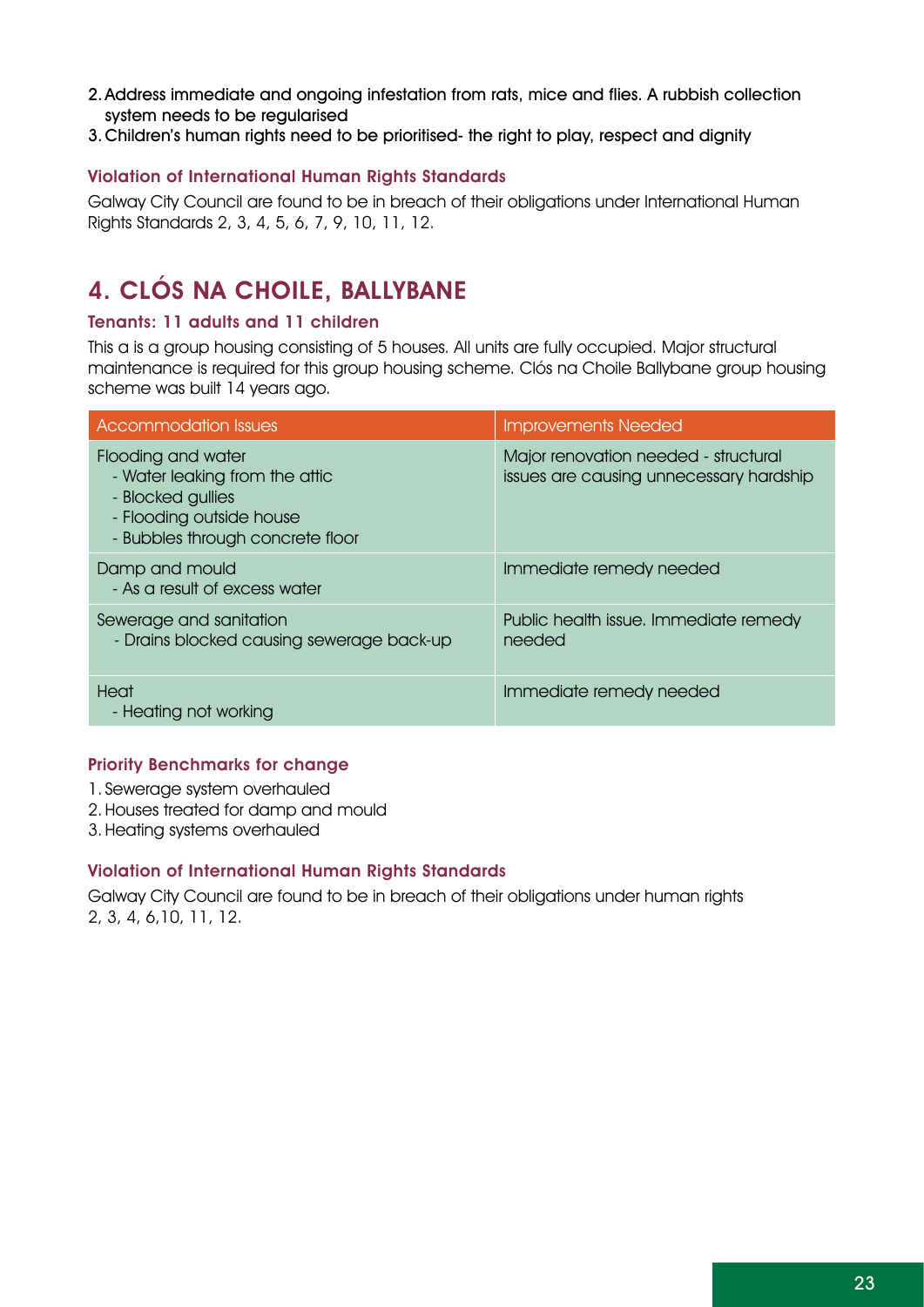### 5. Cul Trá, Salthill

### Tenants: 32 adults and 25 children

Cul Trá Halting site, Salthill was the last permanent halting site that was built in Galway 21 years ago .This Halting site is a 6 bay halting site. This site consists of 16 families and 25 children on site. There is serious overcrowding on Cul Trá Halting site due to GCC not addressing the projected need of Traveller specific accommodation for the young people living on Cul Trá for the last 21 years. Traveller families have a Traveller specific accommodation requirement.

| <b>Accommodation Issues</b>                                                                                                                                   | <b>Improvements Needed</b>                                                                                                                  |
|---------------------------------------------------------------------------------------------------------------------------------------------------------------|---------------------------------------------------------------------------------------------------------------------------------------------|
| Overcrowding<br>- Health and safety being used as a<br>reason to evict growing families of<br>original tenants<br>- No alternative accommodation<br>available | Traveller specific accommodation needs to<br>be provided to meet the accommodation<br>needs of growing and changing families on<br>the site |
| No facilities for children                                                                                                                                    | Child friendly playground                                                                                                                   |
| No, poor or late maintenance of<br>structural issues                                                                                                          | Refurbishment of the site<br>Timely and quality maintenance                                                                                 |
| Fire and safety<br>- Below standard                                                                                                                           | Needs to be brought up to adequate and<br>safe standard                                                                                     |
| No consultation                                                                                                                                               | Consultation with tenants needed to<br>plan for adequate and Traveller specific<br>accommodation                                            |

### 3 Priority Benchmarks for change

- 1. Traveller specific accommodation to be provided to reduce forced overcrowding.
- 2. Refurbish existing site.
- 3. Fire and safety needs to be brought up to a safe standard on site.

### Medium Term Priority

Provide Traveller appropriate accommodation for families on site to reduce overcrowding.

### Violation of International Human Rights Standards

Galway City Council are found to be in breach of their obligations under International Human Rights standards 1, 2, 7, 9, 10, 12.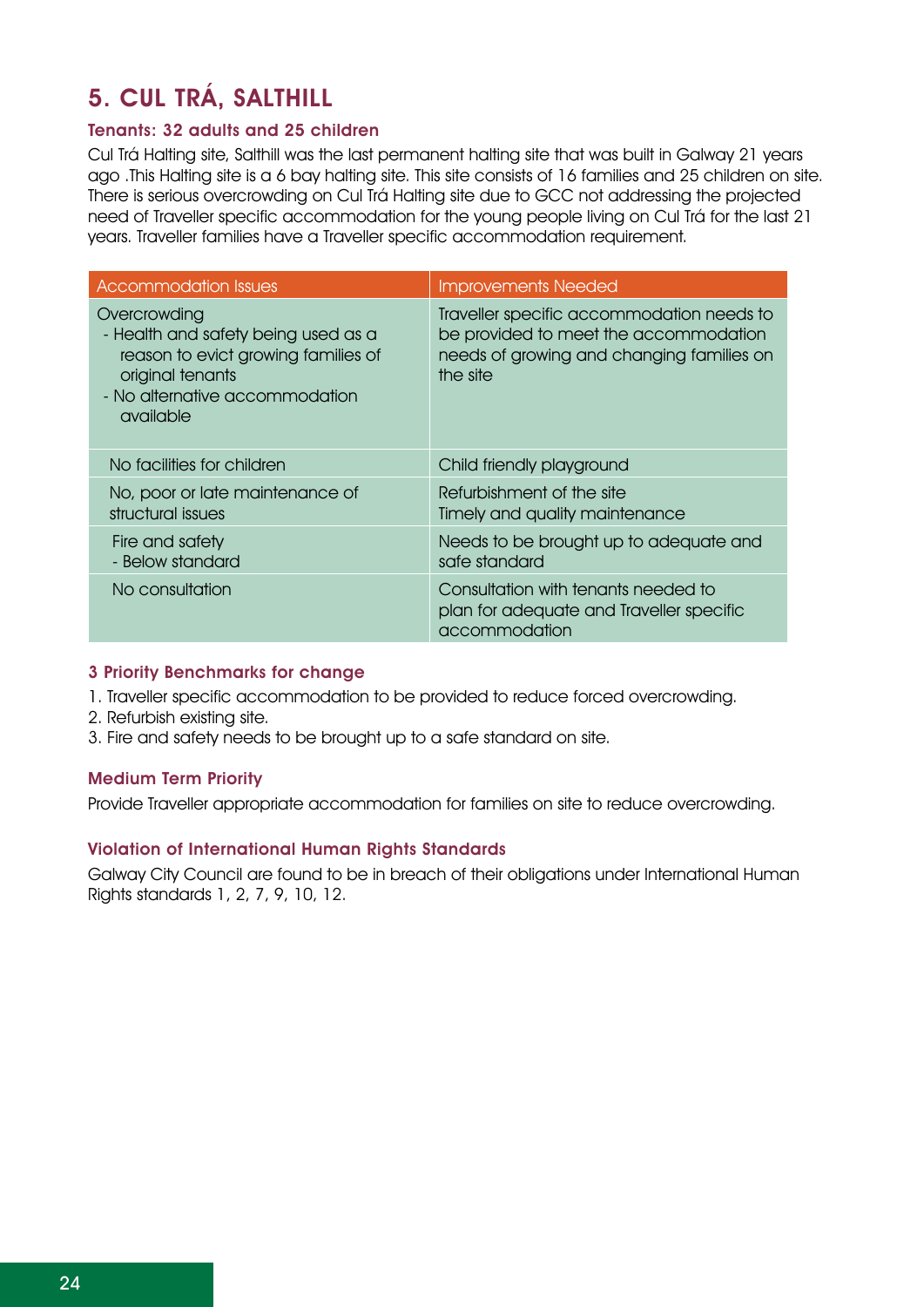### 6. Fana Glas, Ballybane

### Tenants: 6 adults and 5 children

Fana Glas group housing scheme Ballybane Galway city. This has 7 units but 4 occupied while three still vacant. There are currently 6 adults and 5 children living in this group housing scheme. Major refurbishment required to this group housing scheme. Issues of damp, mould and door and window repairs required to the 4 occupied units.

| <b>Accommodation Issues</b>                                                                                                                                                                                              | <b>Improvements Needed</b>                                                                               |
|--------------------------------------------------------------------------------------------------------------------------------------------------------------------------------------------------------------------------|----------------------------------------------------------------------------------------------------------|
| Damp and cold<br>Doors and windows not fitted –<br>draughts<br>Damp in houses                                                                                                                                            | Structural issues must be addressed<br>Damp proofing needed                                              |
| Cooking<br>Difficulty with ranges                                                                                                                                                                                        | Immediate improvement needed                                                                             |
| Regeneration needed. The derelict<br>nature of the site with 3 houses unoc-<br>cupied cause great distress for the<br>families living in the group housing<br>scheme.<br>Children living in subsatandard con-<br>ditions | The situation of leaving the group housing in<br>this condition must end. It has gone on for<br>too long |

### Priority benchmarks for change

- 1. Address the damp and mould.
- 2. Find alternative Traveller culturally appropriate accommodation for the families in the Ballybane area.
- 3. Develop play areas for the children

### Violation of International Human Rights Standards

Galway City Council are found to be in breach of their obligations under International Human Rights Standards 2, 4, 6, 12.

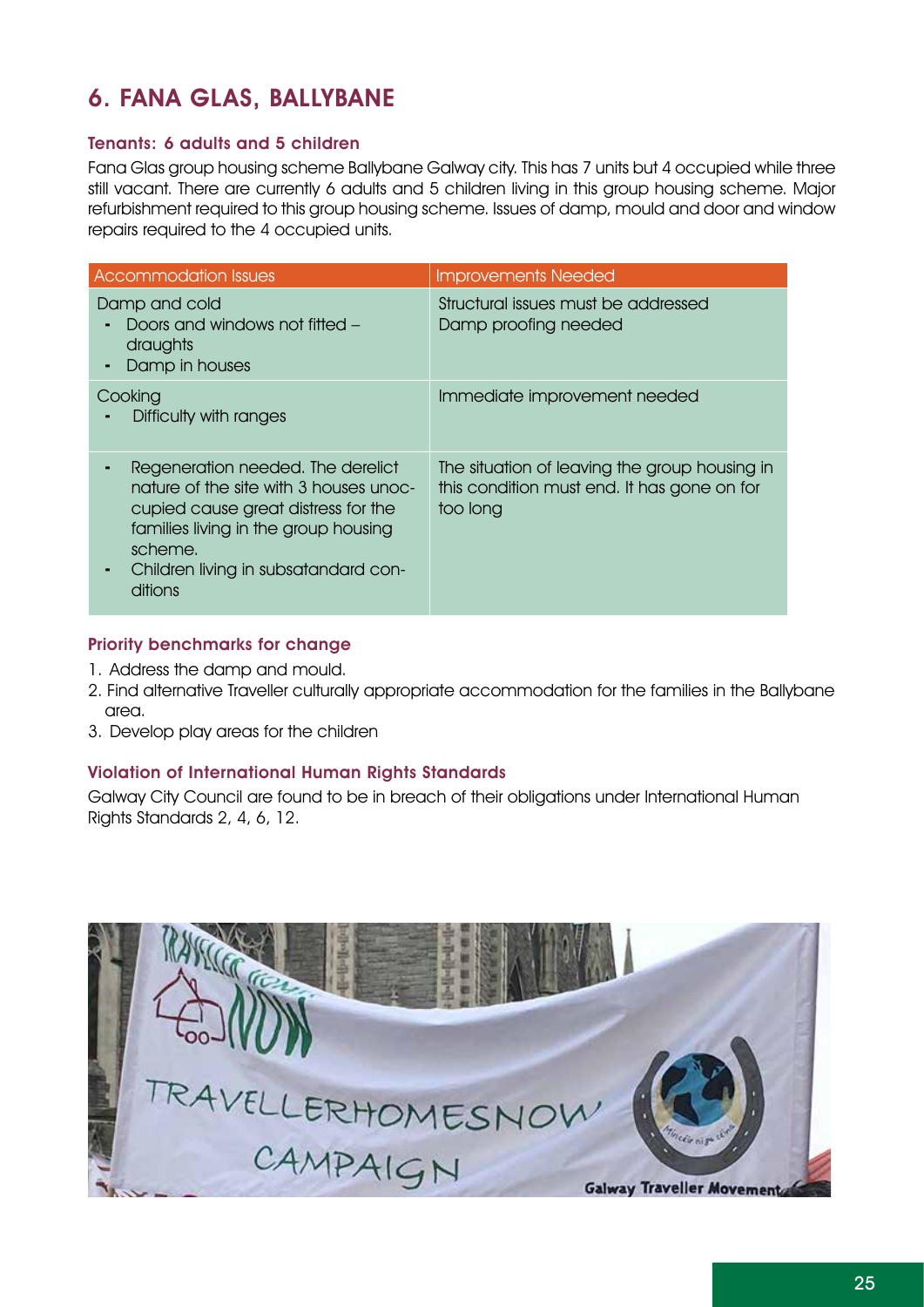### 7. Tuam Road

### Tenants: 16 adults and 22 children

Tuam road permanent halting site Galway city is a 7 bay site. This is home to 16 adults and 22 children. It is at full occupancy. Very diverse site – 3 Bays have adult children sharing with parents. 4 Bays have very young children, 2 of which have 5 plus children. Due to lack of extensions on service bays for large families living on Tuam road halting site three families require transfers to standard housing.

| <b>Accommodation Issues</b>                                                                                                                   | <b>Improvements Needed</b>                                            |
|-----------------------------------------------------------------------------------------------------------------------------------------------|-----------------------------------------------------------------------|
| Units inadequate<br>Too small for families                                                                                                    | Extended and bigger units needed,<br>particularly for bigger families |
| Privacy<br>No privacy for adults or children and young<br>people - children's rights denied                                                   | Extended and bigger units needed to<br>respect privacy                |
| Health and safety<br>Cooking areas too compact and close<br>to living area - dangerous for children<br>particularly<br>Units have no backdoor | Provide exits in case of an emergency                                 |

### Priority benchmark for change

- 1. Extended and larger units to allow for privacy and adequate cooking and living facilities.
- 2. Install Fire exit door into the buildings at the back off the units.

### Violation of International Human Rights Standards

Galway City Council are found to be in breach of their obligations under International Human Rights Standards 1, 6, 9, 12.



Ann Ward, Community Health Worker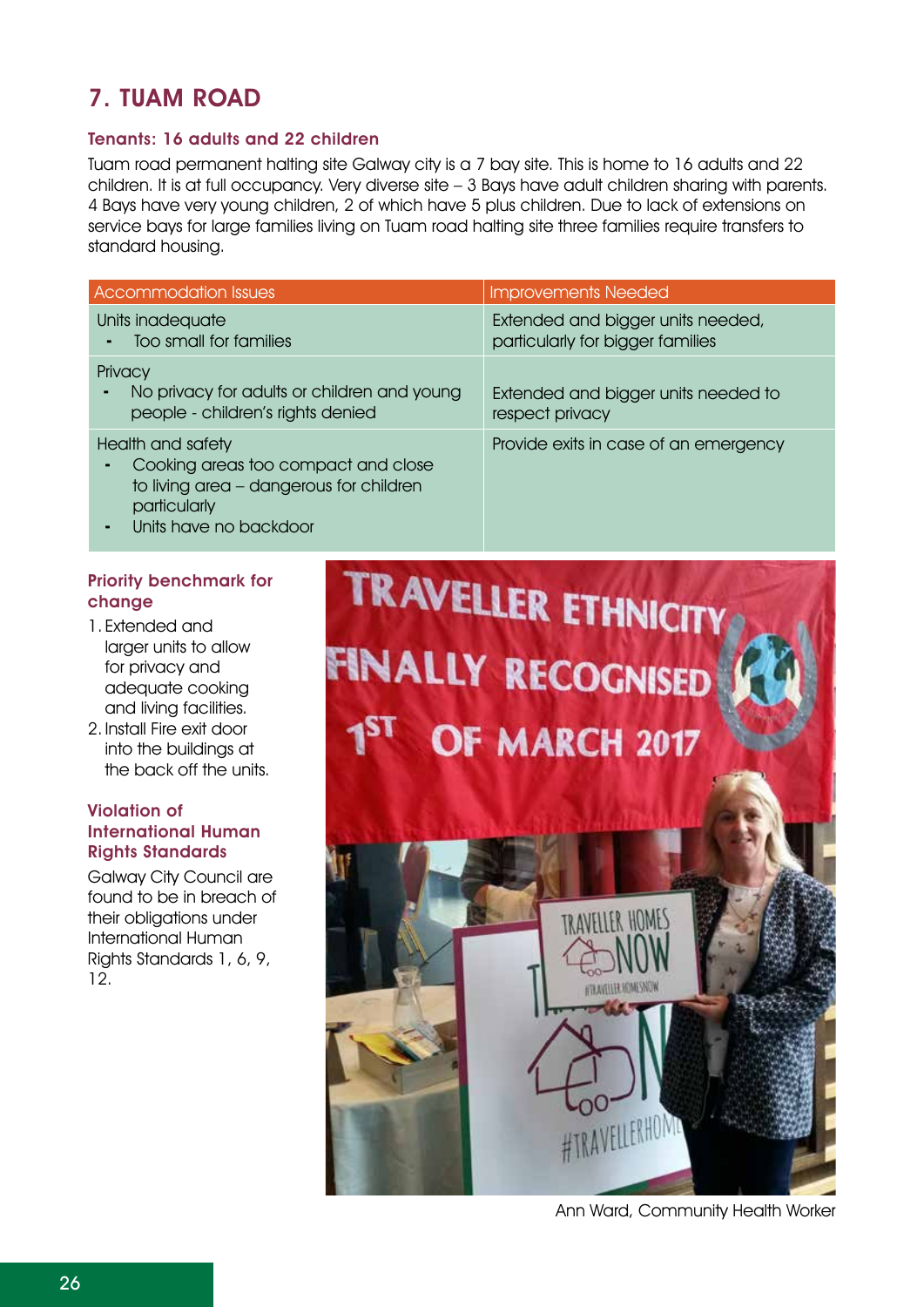### 8. Circular road westside Galway

### Tenants: 6 Adults

This permanent halting site has 5 service bays in total, 3 bays occupied and two bays vacant. 6 adults currently living on this site. Serious refurbishment required for this site.

Currently being developed

### 9. St Nicholas park Group housing scheme

### Tenants: 13 adults and 14 children

There are 3 large families living in this group housing scheme. They are 4 bedroomed small scale houses with a large back yard. The Traveller families living in the Doughiska area were some of the first families living in the area before any development was planned for the area. In spite of this fact the families are still some of the most poorly accommodated families in the area families with all 3 houses in need of refurbishment. There are 6 families in total.

| <b>Accommodation Issues</b>                                                                                                                                                    | <b>Improvements Needed</b>                                                                                                                                   |
|--------------------------------------------------------------------------------------------------------------------------------------------------------------------------------|--------------------------------------------------------------------------------------------------------------------------------------------------------------|
| Overcrowding-several families sharing a space<br>which is not suitable for family sizes. Parents/<br>children sleeping on floors. Reflective of the<br>hidden homeless problem | Culturally appropriate accommodation<br>needed. Accommodation needs to<br>reflect actual family size. Children's<br>clothes/toys stored outside in bins/shed |
| No regular maintenance - common<br>complaints are broken showers/toilet fixtures,<br>blocked drainage                                                                          | Regular maintenance needed. As rent<br>payers, families are entitled to this                                                                                 |
| Rats present in yards                                                                                                                                                          | In immediate term, poison and traps<br>should be laid and holes filled in to<br>prevent rodents accessing family homes                                       |

### 3 Priority Benchmarks for change

- 1.Traveller specific accommodation to be provided to reduce forced overcrowding/hidden homeless.
- 2. An immediate review of the conditions .Structural problems addressed as a matter of urgency.- Drainage, window replacement, insulation
- 3. Address rodent problem

### Violation of International Human Rights Standards

Galway City Council are found to be in breach of their obligations under International Human Rights standards 1, 2 and 5, 12.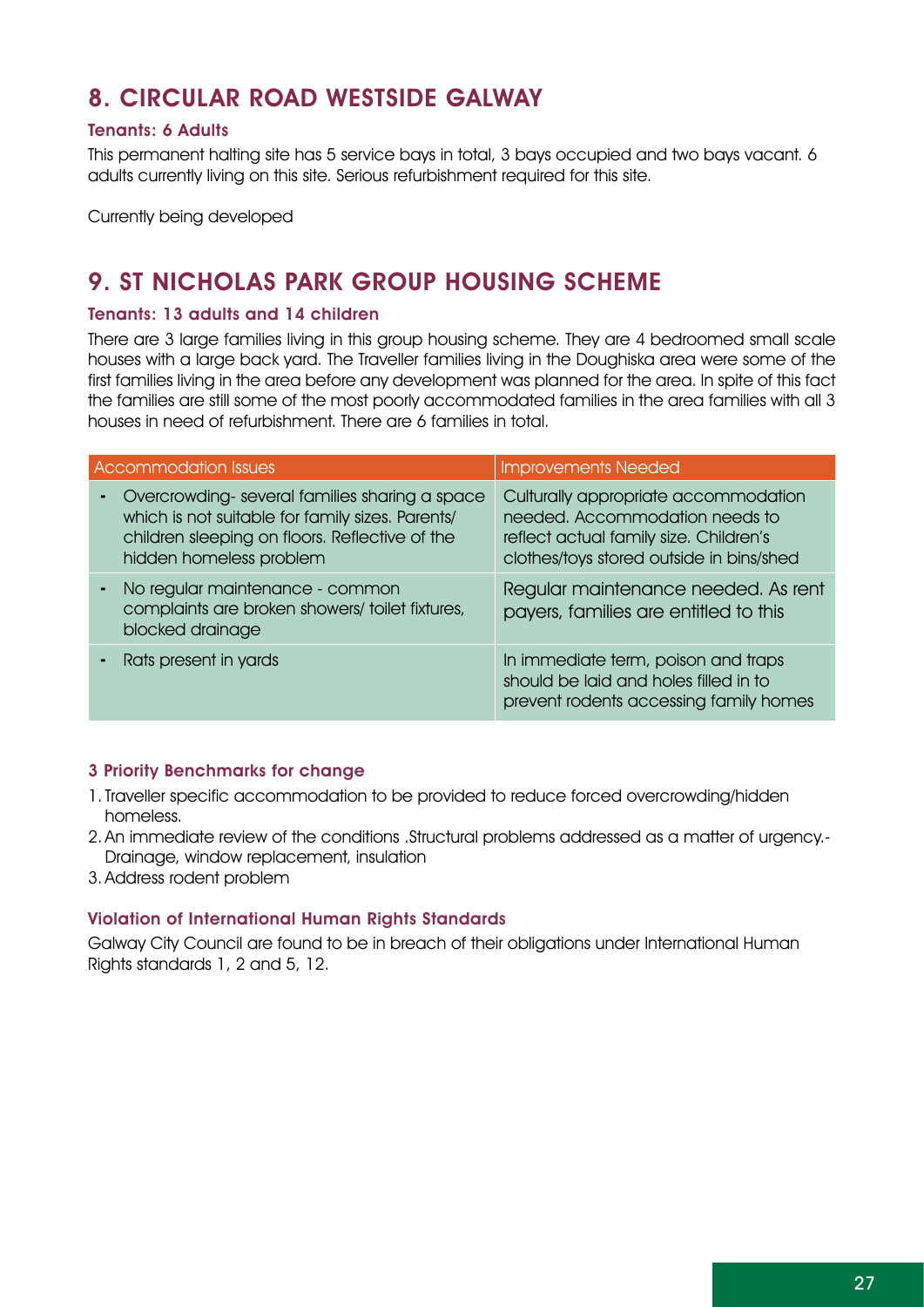### 10. St Nicholas Permanent Halting site Doughiska **GALWAY CITY**

### TENANTS: 6 Adults and 11 children

This permanent halting site is a 5 bay site. This site is currently home to 3 families and a single occupant St Nicholas park permanent site was built 25 years ago. St Nicholas park site requires that the units are made bigger with allowance for plumbed mobile homes. 3 of the Families are seeking alternative accommodation. 2 of the Bays have been lying empty for some time, despite repeated requests from Traveller families to be allowed to move in.

| Accommodation Issues                                                                                                                                     | <b>Improvements Needed</b>                                                                           |
|----------------------------------------------------------------------------------------------------------------------------------------------------------|------------------------------------------------------------------------------------------------------|
| - Overcrowding-space is not suitable for<br>family sizes. Parents/children sleeping on<br>floors. Children's clothes/toys stored outside in<br>bins/shed | Culturally appropriate accommodation<br>needed. Accommodation needs to reflect<br>actual family size |
| - Structural damage leading to mould and<br>damp. Large areas of plaster falling off walls                                                               | Structural maintenance needed. Housing<br>standards should be maintained.                            |
| - No regular maintenance - common<br>complaints are broken showers/toilet fixtures,<br>blocked drainage                                                  | Regular maintenance needed. As rent<br>payers, families are entitled to this                         |
| - Very cold-inadequate insulation, wind comes<br>in around the window panes                                                                              | Site should be brought up to present day<br>standards for insulation, etc.                           |

### Priority Benchmarks for change

- 1. Traveller specific accommodation to be provided to reduce forced overcrowding/hidden homeless.
- 2. Regular and quality structural maintenance prioritised insulation, drainage, damp and mould
- 3. Timely and quality maintenance of site issues.

### Violation of International Human Rights Standards

Galway city Council are found to be in breach of their obligations under International Human Rights standards 1, 2, 4, 12.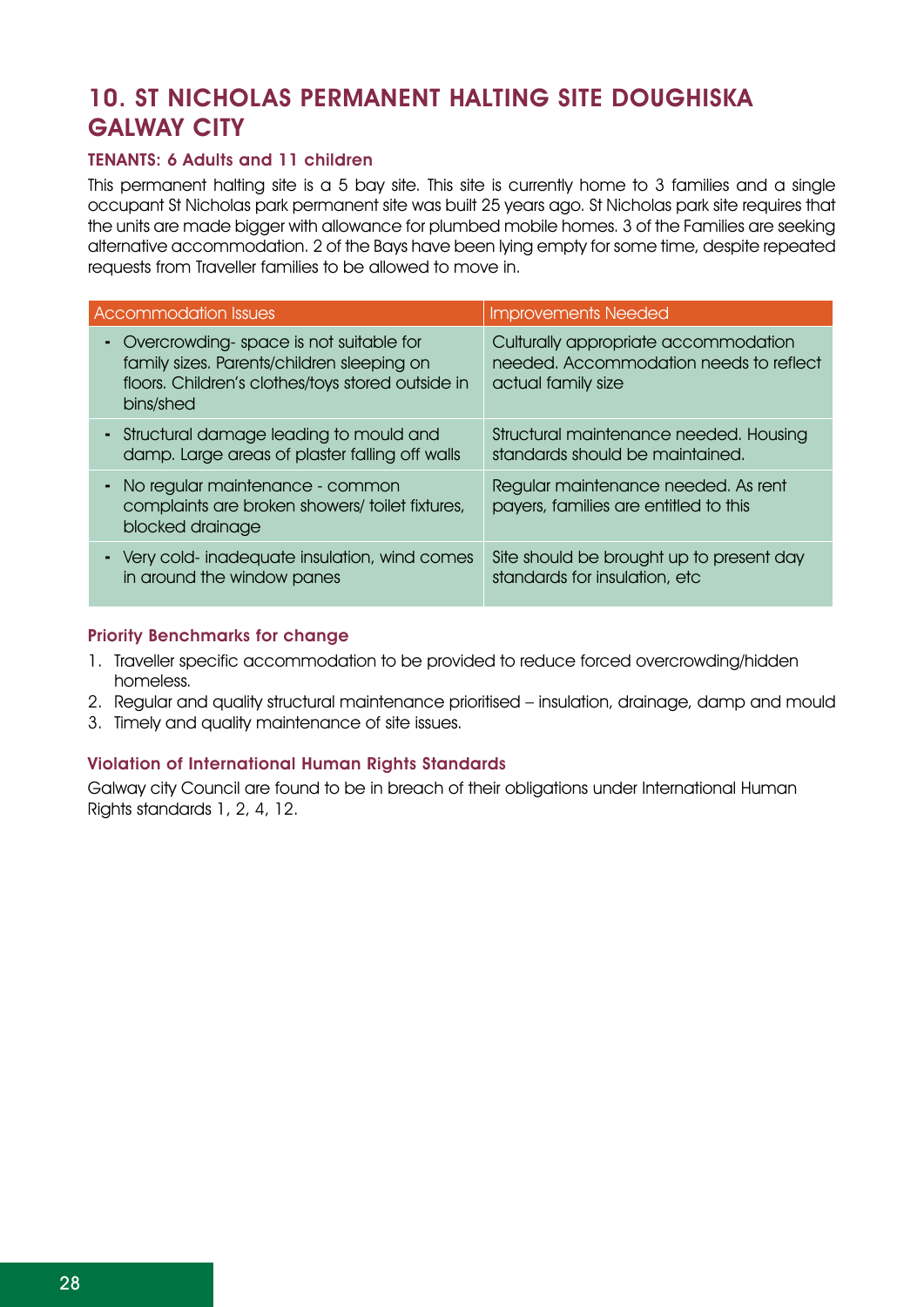# Galway County Council Site by Site Accommodation Reports

### Sites and group housing schemes assessed (in alphabetical order)

- 1. Ballydavid, Athenry
- 2. Canal Drive, Ballinasloe
- 3. Capira, Portumna
- 4. Cloonlyon Crescent and Clonlyon, Ballygar
- 5. Craughwell
- 6. Creggane, Ballinasloe
- 7. Gort Bridge, Loughrea
- 8. Sandymount, Killimor

### Priority Benchmarks for change for Current Sites and Group Housing Schemes

### Galway County Council

- Provide regular, quality and timely maintenance for structural defects and damage that has resulted from maintenance neglect over years.
- • Refurbish units and housing that are damp, wet, draughty and cold.
- • Provide more serviced bays on sites experiencing overcrowding.
- Provide intensive pest control on a regular basis.
- Remove barriers or provide key or code to residents.
- • Provide facilities to allow children to play and learn and young people to study and develop

Galway County Council **Sites** 



Kate Mongan , GTM Community Health Worker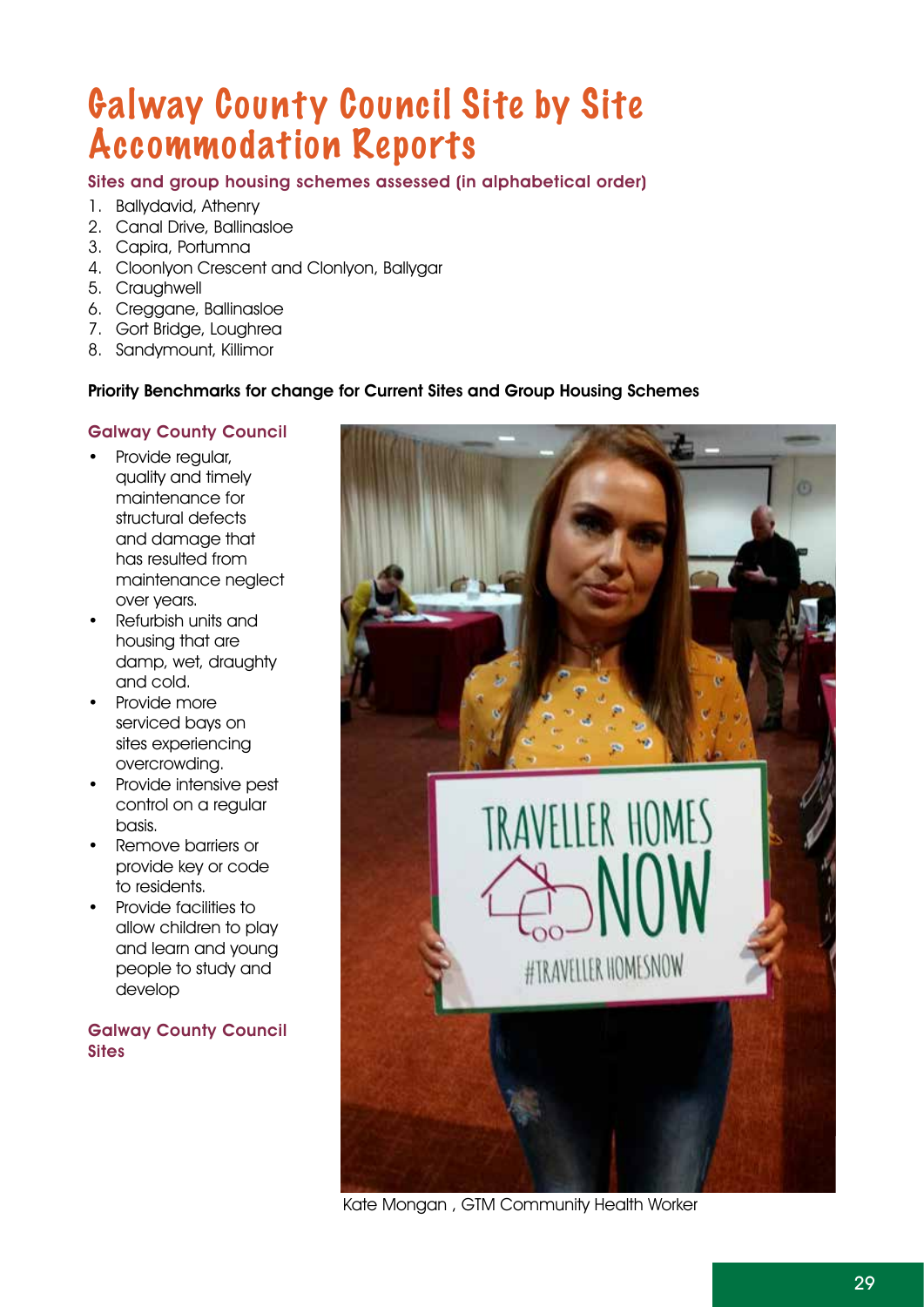### 1. Ballydavid Athenry

### Tenants: 12 adults and 18 children

Ballydavid is a Group Housing Scheme located on the Monivea Road a mile outside Athenry Town. There are a total of six houses in the Group Housing Scheme and all are occupied.

| Accommodation Issues                                                            | <b>Improvements Needed</b> |
|---------------------------------------------------------------------------------|----------------------------|
| No street lighting outside group housing<br>scheme<br>- Dark<br>- Safety hazard | Erect street lighting      |

### Priority benchmarks for change

1. Erect street lighting on the road outside the group housing scheme.

### Violation of International Human Rights Standards

 Galway County Council are found to be in breach of their obligations under International Human Rights standards 6, 9, 12.

### 2. Canal Drive, Ballinasloe

### Tenants: 12 adults and 4 children

Canal Drive is a Group Housing Scheme located in the town of Ballinasloe. It is the only form of Traveller specific accommodation in Ballinasloe despite Ballinasloe having a large Traveller population – 514 Travellers counted in the 2016 Census. There are four houses in Canal Drive and the houses are all currently occupied.

| Accommodation Issues                                                                                           | <b>Improvements Needed</b>     |
|----------------------------------------------------------------------------------------------------------------|--------------------------------|
| Inadequate or no structural maintenance<br>- Windows<br>$\overline{\phantom{a}}$ Doors<br>- Cooking facilities | Timely and quality maintenance |

### Priority benchmarks for change

1. Timely, quality structural maintenance.

### Violation of International Human Rights Standards

Galway County Council are found to be in breach of their obligations under human rights standards 2 and 6.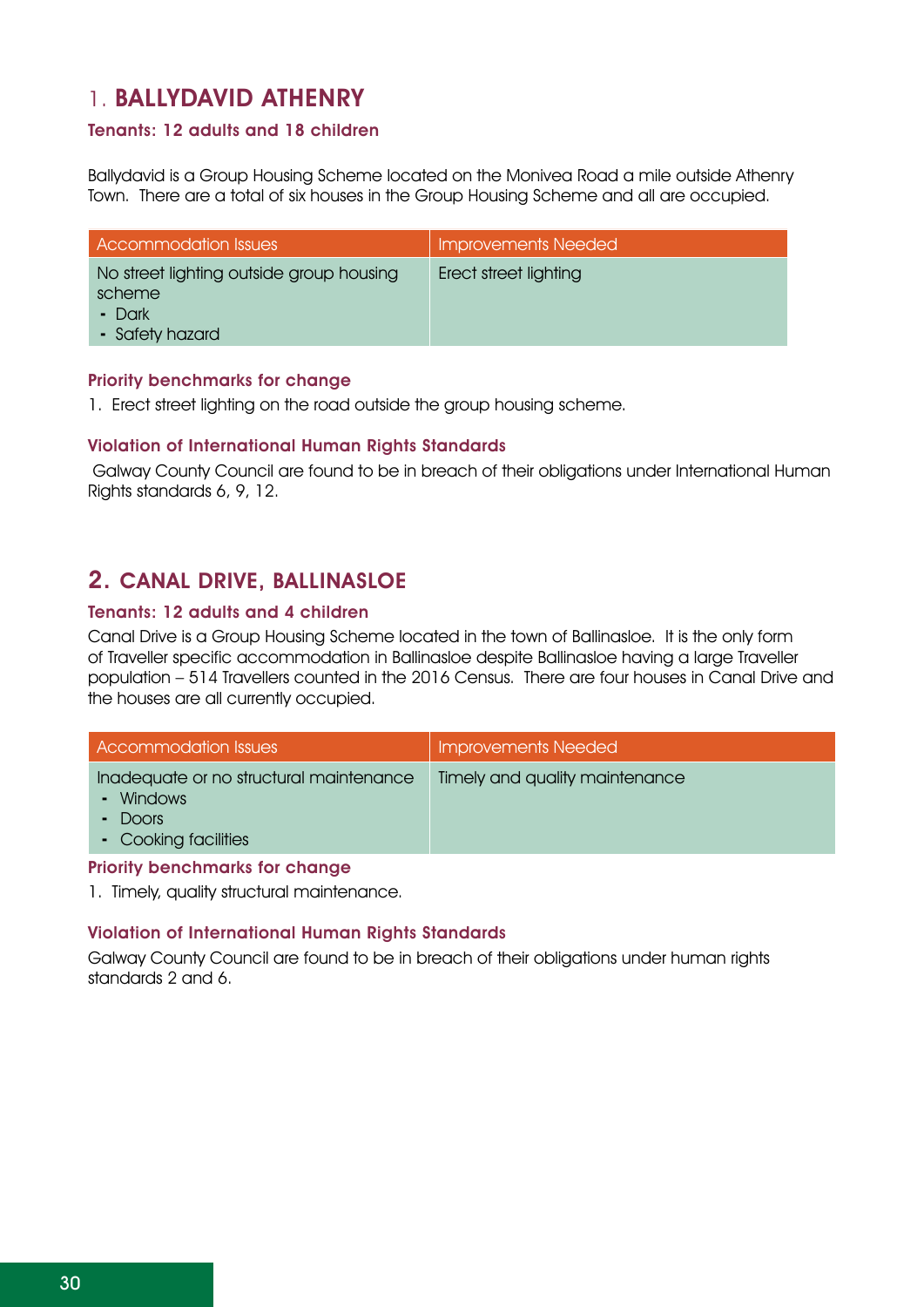### 3. Capira, Portumna

### Tenants: 10 adults and 11 children

Capira is a Halting Site situated three miles outside Portumna Town in an isolated rural location. There are 4 bays in the site. Until very recently only one of the units had electricity and running water. Refurbishment works are currently being carried out on two units on the sites with funding being sought to refurbish the remaining two units.

| <b>Accommodation Issues</b>                                             | <b>Improvements Needed</b>                           |
|-------------------------------------------------------------------------|------------------------------------------------------|
| Site completely inadequate                                              | Redevelopment of the site                            |
| No or inadequate basic services<br>Sanitation<br>Heating<br>Electricity | Redevelopment of the site                            |
| Inadequate Serviced Bays for demand<br>Sanitation<br>Heating<br>۰       | Development of new serviced bays                     |
| No safe space for children - children's<br>rights denied.               | Green space / safe space for children to play.       |
| <b>Barrier</b><br>No access for emergency services                      | Remove barrier or allow residents access to barrier. |

### Priority benchmarks for change.

- 1. Redevelopment of the site into a fully serviced one. New serviced bays
- 2. Green space for children
- 3. Address security and safety issues re lack of access to barrier

### Violation of International Human Rights Standards

Galway County Council are found to be in breach of their obligations under International Human Rights standards 2, 3, 4, 6, 7, 8, 9, 12.



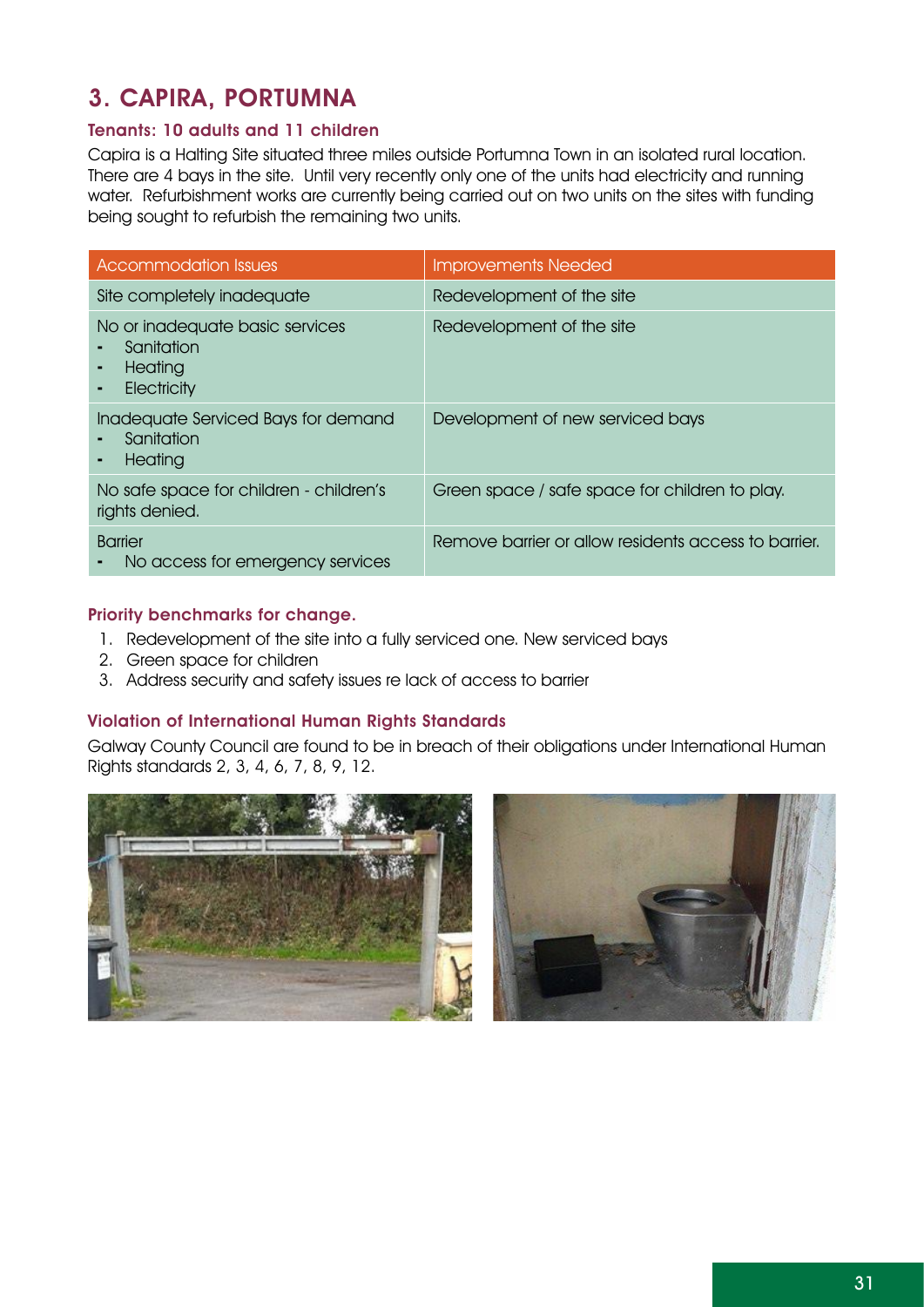### 4. Cloonlyon Crescent and Cloonlyon, Ballygar

### Tenants: 18 adults and 10 children

Cloonlyon Crescent and Cloonlyon are two Group Housing Schemes located a mile outside Ballygar Town. There are ten Group Houses and two of the houses are vacant and have been for a number of years. The Group Housing Schemes are separated by a wall and have separate entrances. The Group Housing Scheme was built on an old halting site.

| <b>Accommodation Issues</b>                                                                                                                                                                            | <b>Improvements Needed</b>                                                                                              |
|--------------------------------------------------------------------------------------------------------------------------------------------------------------------------------------------------------|-------------------------------------------------------------------------------------------------------------------------|
| No, late or inadequate structural maintenance<br>Gaps in window frames<br>Insulation<br>Doors                                                                                                          | <b>Structural and Quality of life issues</b><br>reviewed                                                                |
| Sewerage<br>Drains blocked<br>Septic tank overflows regularly                                                                                                                                          | Sewerage issues addressed as a matter<br>of public health                                                               |
| No upkeep of green areas                                                                                                                                                                               | Immediate cutting of the green area<br>Greater consideration for children's<br>play areas                               |
| - Very poor estate management<br>- Very little tenants supports in place<br>- Poor response to complaints made to Council re<br>estate management issues.<br>- Supports for conflict resolution needed | Estate management issues to be taken<br>seriously<br>Interagency work needed on anti Traveller<br>attitudes in the town |

### 3 Priority Benchmarks for change

- 1. Structural maintenance carried out as a matter of urgency
- 2. Sewerage system reviewed and works carried out immediately
- 3. Maintenance of green spaces or provision of green space.

#### Violation of International Human Rights Standards

Galway County Council are found to be in breach of their obligations under International Human Rights standards 2, 6, 7, 10, 11,12.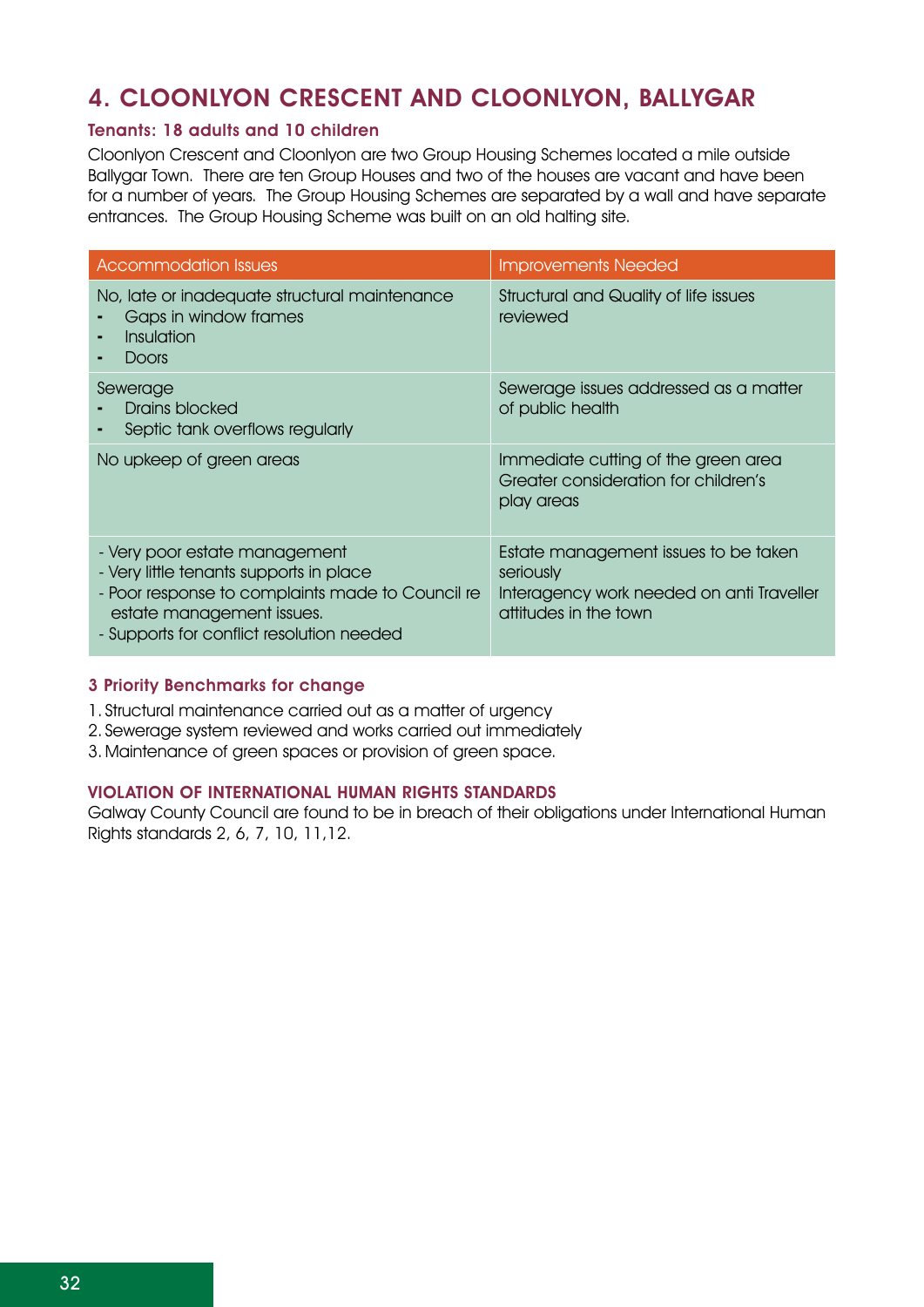### 5. Craughwell

### Tenants: 16 adults and 19 children

Craughwell is a Permanent Halting Site located a mile outside the village of Craughwell. There are six bays and all are currently occupied. There was a community building on the site but it is in a state of disrepair. The families on the site have been waiting for the site to be redeveloped for the past twelve years and plans have been part of Traveller Accommodation Programmes over the years. In 2018, planning permission has been granted to proceed with redeveloping the site. The six bay site will become a Group Housing Scheme with six houses and two halting site bays – bringing about an increase in two units of Traveller specific accommodation for Craughwell.

| <b>Accommodation Issues</b>                                                                                                                                                       | <b>Improvements Needed</b>                                                                                                                                                                                                                                         |
|-----------------------------------------------------------------------------------------------------------------------------------------------------------------------------------|--------------------------------------------------------------------------------------------------------------------------------------------------------------------------------------------------------------------------------------------------------------------|
| Promised houses not delivered - failed<br>promises and commitments                                                                                                                | Site needs to be redeveloped as promised                                                                                                                                                                                                                           |
| No structural maintenance being carried out<br>on units<br>Doors damaged<br>Windows damaged and won't close<br>Holes in ceiling                                                   | Maintenance of structural issues needs to<br>be carried out in a timely manner so that<br>conditions do not continue to worsen beyond<br>repair                                                                                                                    |
| Inadequate basic sanitation and washing<br>facilities<br>Bathrooms not fit for use in units<br>No baths<br>Steel sinks only<br><b>Toilet leaking</b><br>Unit too cold for washing | Immediate repairs and upgrade needed. The<br>conditions are substandard                                                                                                                                                                                            |
| Heating and warmth<br>No heating in units                                                                                                                                         | The conditions are substandard - upgrade<br>required                                                                                                                                                                                                               |
| Inadequate cooking facilities<br>Range not working                                                                                                                                | The conditions are substandard - upgrade<br>required                                                                                                                                                                                                               |
| Overcrowding<br>One trailer allowed in each bay only                                                                                                                              | Traveller culturally appropriate<br>accommodation needs should be taken<br>into consideration, including the need for<br>appropriate space and safety supports for<br>additional trailers, space for horses, or for<br>maintenance of livelihood - eg. scrap metal |
| <b>Health and Safety</b><br>Barriers means emergency services can't<br>access site<br>Rubbish being dumped at the site<br>entrance                                                | Remove barriers and clear rubbish being<br>dumped by others<br>Modern and up to date systems for access<br>needed                                                                                                                                                  |
| Inadequate facilities for child development<br>No play area, no green space<br>No quiet space to do homework or study                                                             | Include proper green space for children in site<br>redevelopment<br>Provide space for homework and study in<br>redevelopment<br>Traveller children's rights need to be protected                                                                                   |

### Priority Benchmarks for change

- 1. Redevelopment of the site
- 2. Maintenance of structural defaults on time
- 3. End overcrowding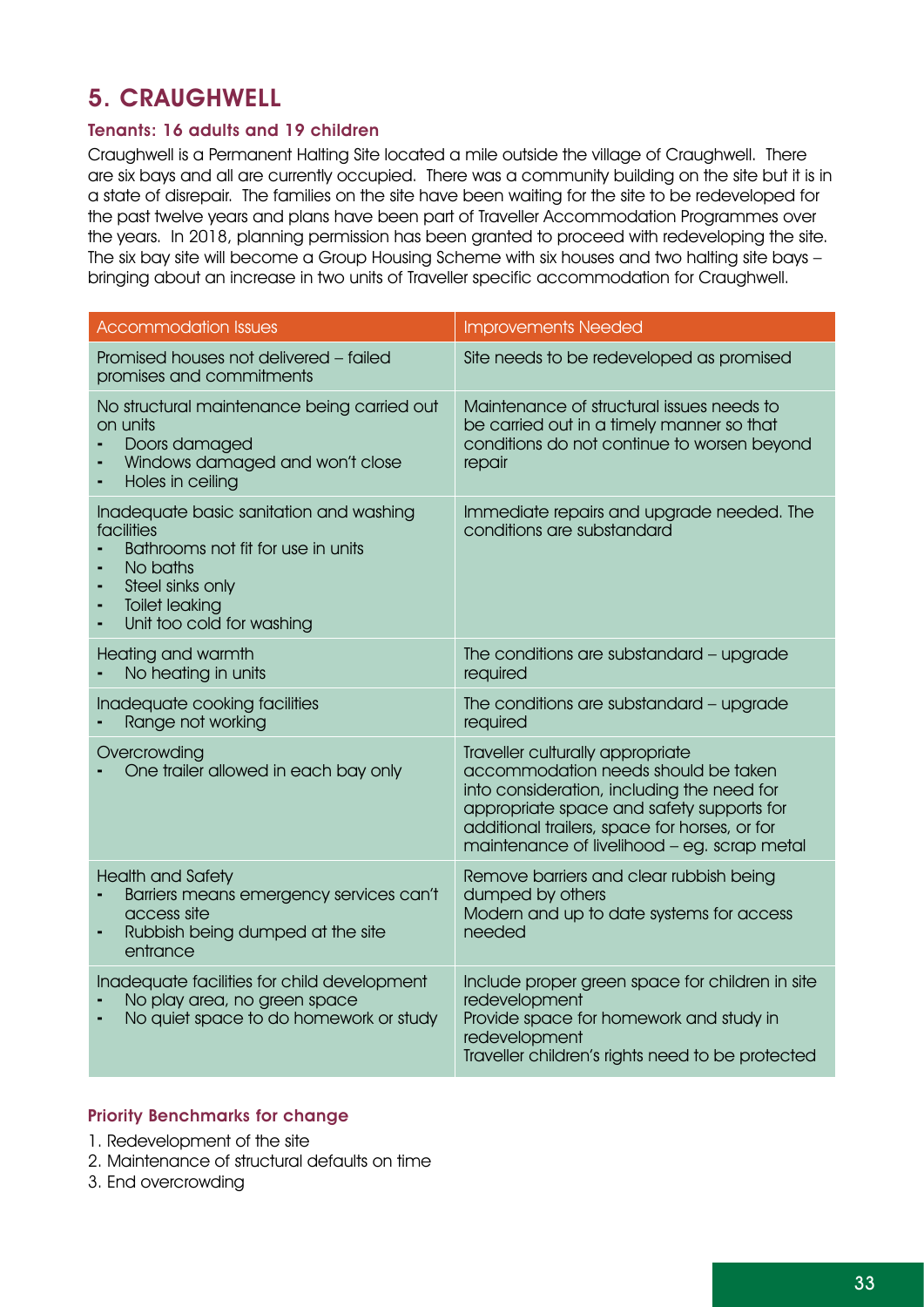### Violation of International Human Rights Standards

TThe Galway County Council are found to be in breach of their obligations under International Human Rights standards 1, 2, 3, 4, 6, 7, 8, 9, 10, 12.

### 6. Creggane, Ballinasloe

### Tenants:36 adults and 28 children

Creggane is a group housing scheme located 3 miles outside Ballinasloe town. There are seven houses and all are currently occupied. There are also a number of families sharing accommodation in Creggane due to a lack of Traveller specific accommodation options.

| <b>Accommodation Issues</b>                                                                                                                 | <b>Improvements Needed</b>                                                              |
|---------------------------------------------------------------------------------------------------------------------------------------------|-----------------------------------------------------------------------------------------|
| Poor quality or no maintenance of<br>structural issues                                                                                      | Improved maintenance – quality standard and<br>on time                                  |
| Damp and Cold<br>Health concerns particularly for<br>children                                                                               | Improved maintenance – quality standard and<br>on time                                  |
| <b>Barriers locked</b><br>Cannot get in or out of group housing<br>scheme because of barrier<br>Emergency services cannot get on to<br>site | Access to keys for barriers                                                             |
| Overcrowding<br>Older children forced to stay on the<br>site because of homelessness                                                        | Access to culturally appropriate<br>accommodation                                       |
| Rent<br>High rent for poor accommodation<br>Unable to access tenant purchase                                                                | Review of rents<br>Improved quality of accommodation<br>Introduction of tenant purchase |

#### 3 Priority Benchmarks for change

- 1. Improved maintenance quality standard and on time.
- 2. Review of rents for poor and substandard accommodation.
- 3. Access to keys for barriers. Modern access systems need to be put on place.

### Violation of International Human Rights Standards

The Galway County Council are found to be in breach of their obligations under International Human Rights standards 1, 2, 4, 9, 12.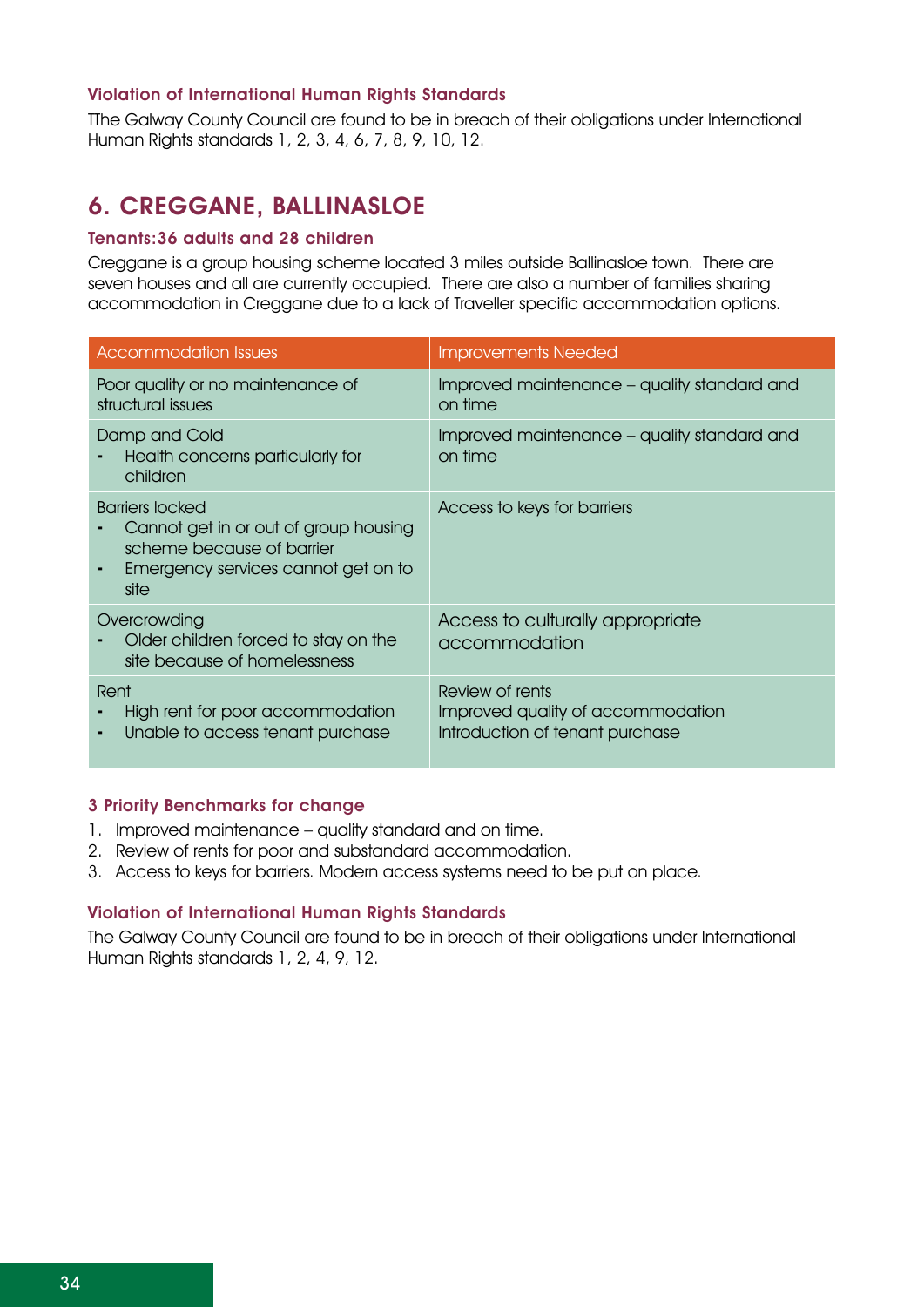### 7. Gort Bridge, Loughrea

### Tenants: 12 adults and 4 children

Gort Bride is a Group Housing Scheme located on the outskirts of Loughrea town. There are seven houses and all are currently occupied.

| <b>Accommodation Issues</b>                                                                                                                                                                                                        | <b>Improvements Needed</b>                                                                                      |
|------------------------------------------------------------------------------------------------------------------------------------------------------------------------------------------------------------------------------------|-----------------------------------------------------------------------------------------------------------------|
| Cold and damp<br>Windows<br>Insulation<br>Leaking pipes, sinks                                                                                                                                                                     | Timely structural repairs and maintenance needed<br>as a matter of urgency to address substandard<br>conditions |
| Rat infestation<br>Yards infested with rats                                                                                                                                                                                        | Timely rubbish collection and skip<br>Regular rent a kill needed to deal with infestation                       |
| <b>Barriers</b><br>No key to site barrier<br>Emergency services cannot<br>access site<br>Discrimination, settled communities<br>٠<br>are not barriered in<br>CCTV cameras an invasion of privacy<br><b>Boulders outside scheme</b> | Key to barrier<br>Remove boulders<br>Remove CCTV that is invading tenants privacy                               |
| Children<br>No play area for children - children's<br>rights being denied                                                                                                                                                          | Green space or play area for child development                                                                  |
| Safety<br>No street lighting at entrance<br>No traffic calming on busy road<br>٠<br>People with disability negatively<br>٠<br>impacted - needs immediate<br>resolution                                                             | Street lighting to be erected<br>Pedestrian crossing needed<br>Footpaths needed immediately                     |

### 4 Priority Benchmarks for change

- 1. Structural maintenance issues should be addressed as a matter of urgency.
- 2. Street lighting and traffic calming on the road outside. Disability access issues dealt with.
- **3.** Key to the barrier and access for safety
- 4. Children Play area

### Violation of International Human Rights Standards

The Galway County Council are found to be in breach of their obligations under International Human Rights standards 2, 4, 5, 7, 9, 12.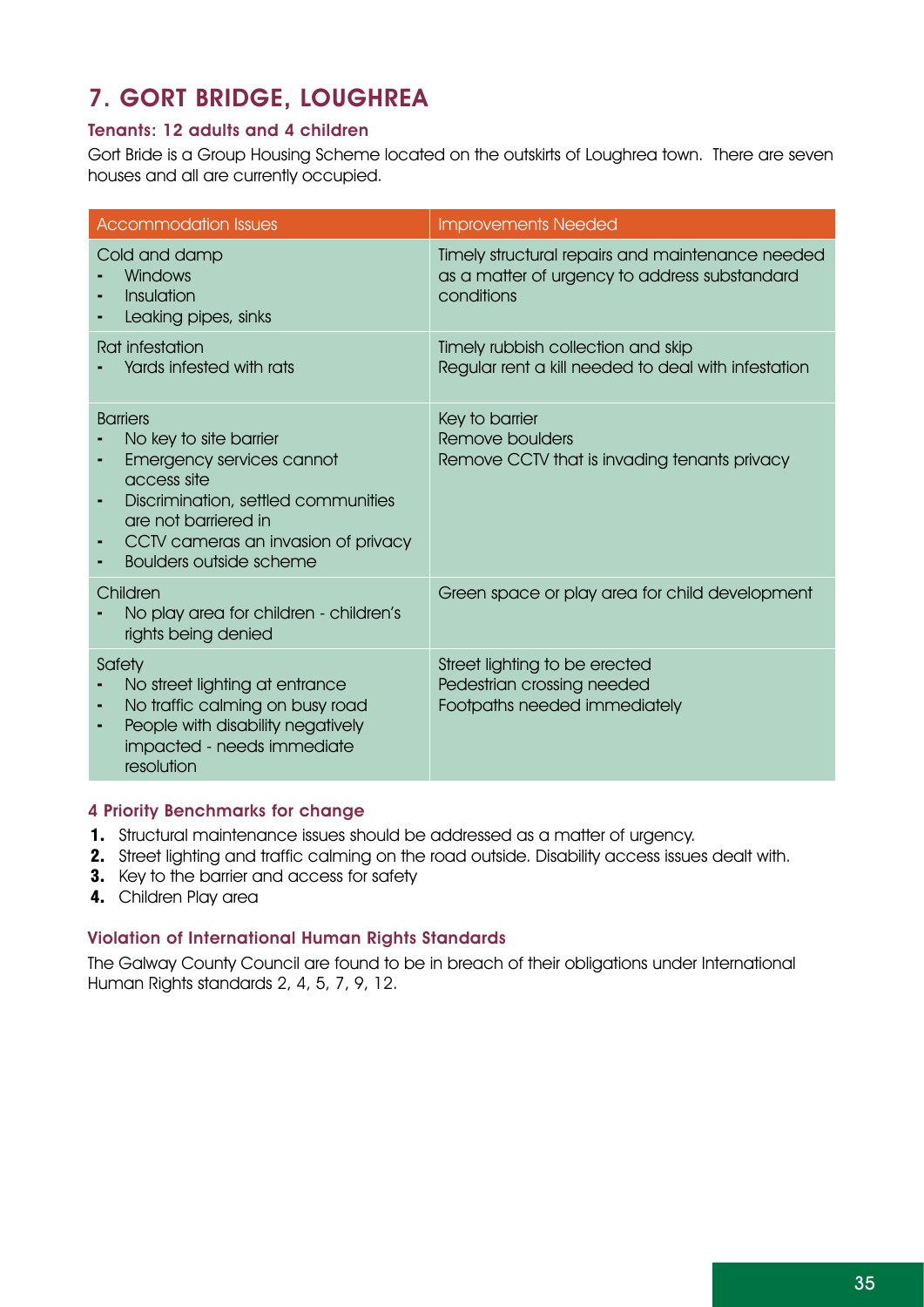### 8. Sandymount, Killimor

### Tenants: 6 adults and 3 children

Sandymount is a Group Housing Scheme located in Killimor. There are three houses and all are currently occupied.

| <b>Accommodation Issues</b>                                                                                                                                                                     | <b>Improvements Needed</b>                                |
|-------------------------------------------------------------------------------------------------------------------------------------------------------------------------------------------------|-----------------------------------------------------------|
| Structural issues<br>Windows and doors inadequate and<br>need replacing<br>Cracks and holes in the ceiling<br>Some windows won't open - poor<br>٠<br>ventilation and safety hazard<br>Pipes old | Structural improvement and maintenance                    |
| Damp and cold<br>Heating system old and not working<br>properly<br>Poor ventilation                                                                                                             | Dampness caused by structural problems to<br>be addressed |

### Prioritity Benchmarks for Change

- 1. Structural issues to be addressed, in particular damp and heating.
- 2. Immediate and regular maintenance.

### Violation of International Human Rights Standards

The Galway County Council are found to be in breach of their obligations under International Human Rights standards 2, 4, 6, 12.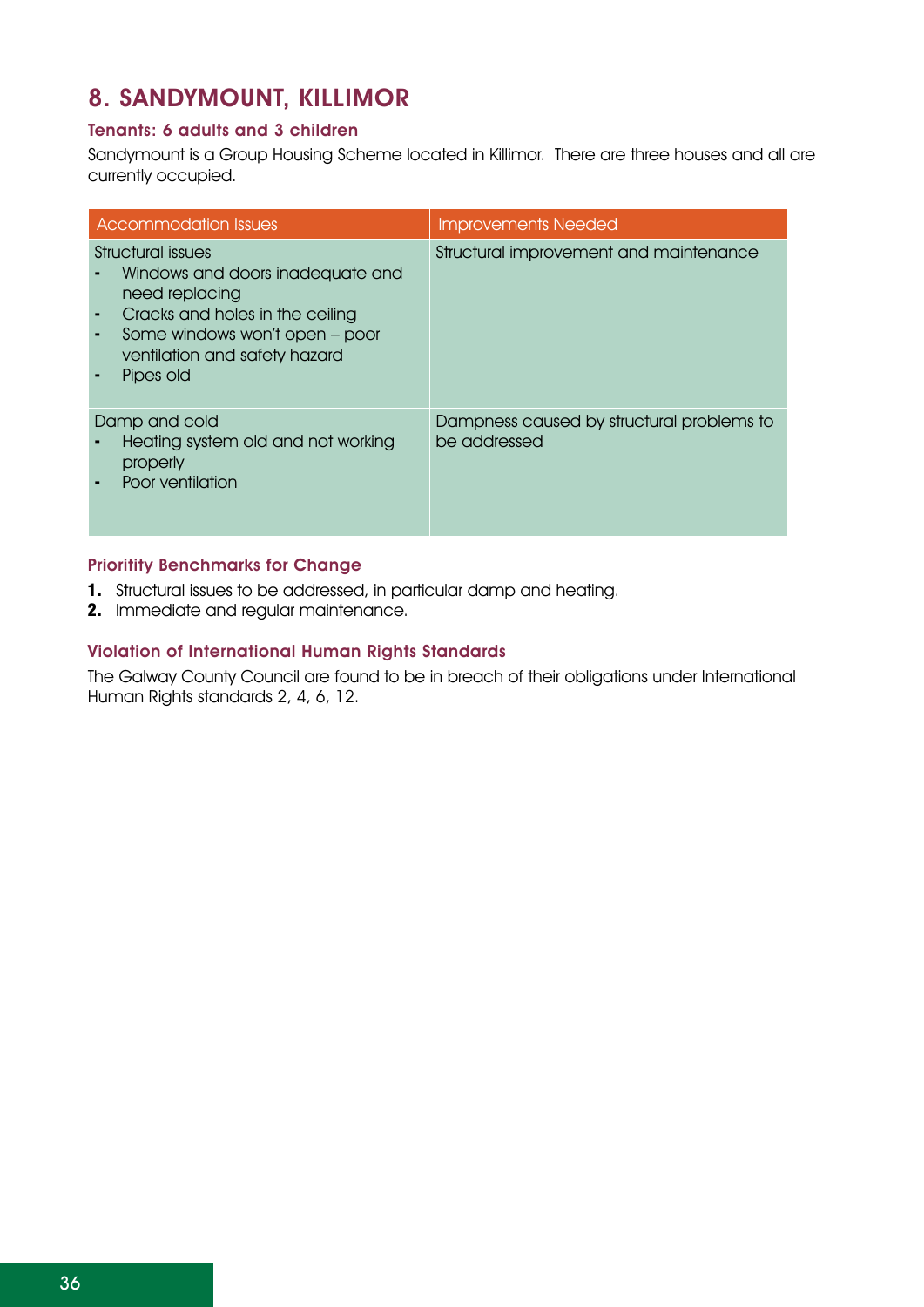# Conclusion

Each site and group housing has set benchmarks for change. The Traveller community on each site and group housing will be following up on progress on a quarterly basis. These reports will be made public. We are asking Irish society to stand in solidarity with the Traveller community and support the #TravellerHomesNow Campaign.



#TravellerHomesNow campaign team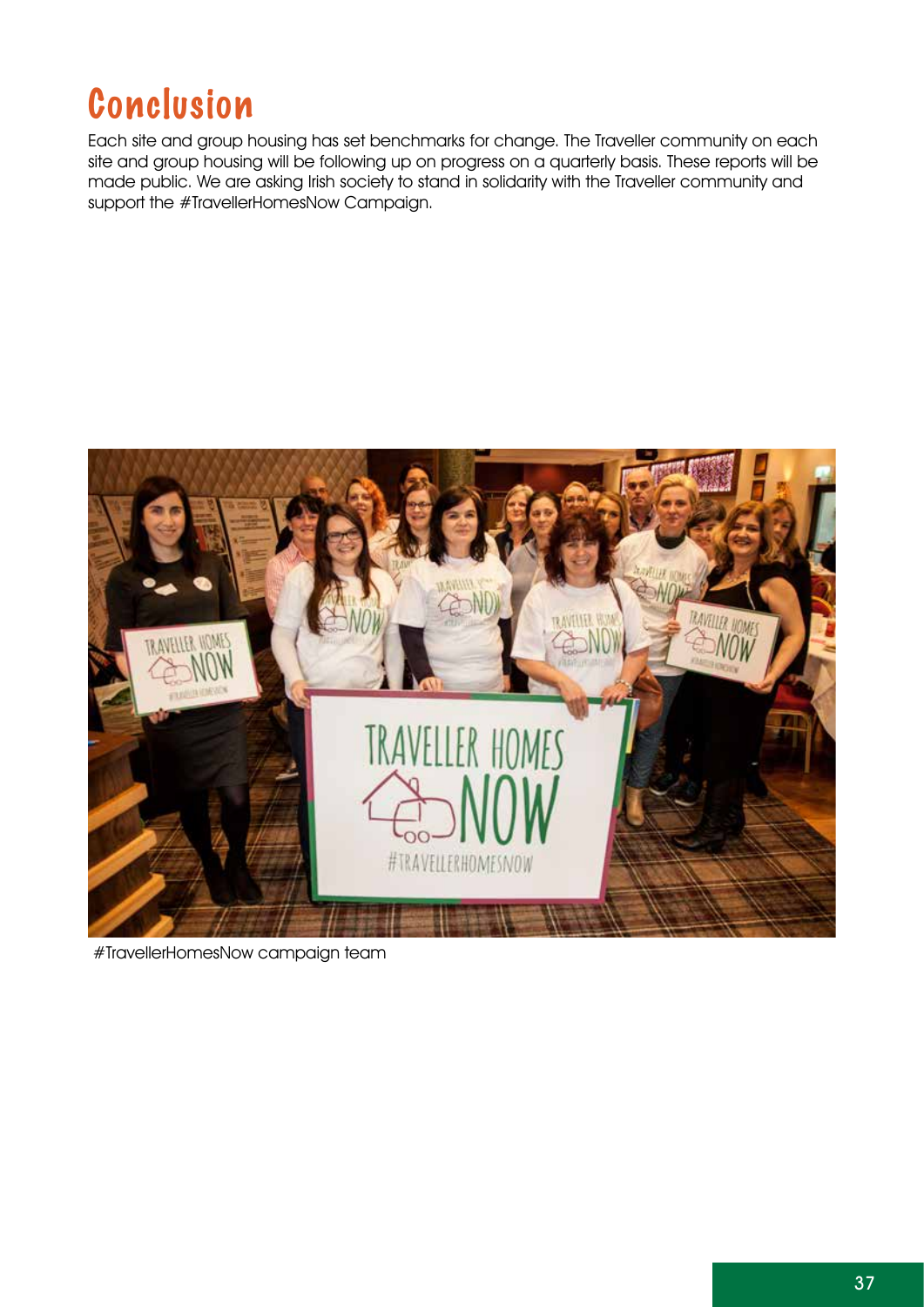

Maria Joyce, coordinator of the National Traveller Women's Forum



Community Work World Conference ; Indigenous people of the world support #TravellerHomesNow campaign